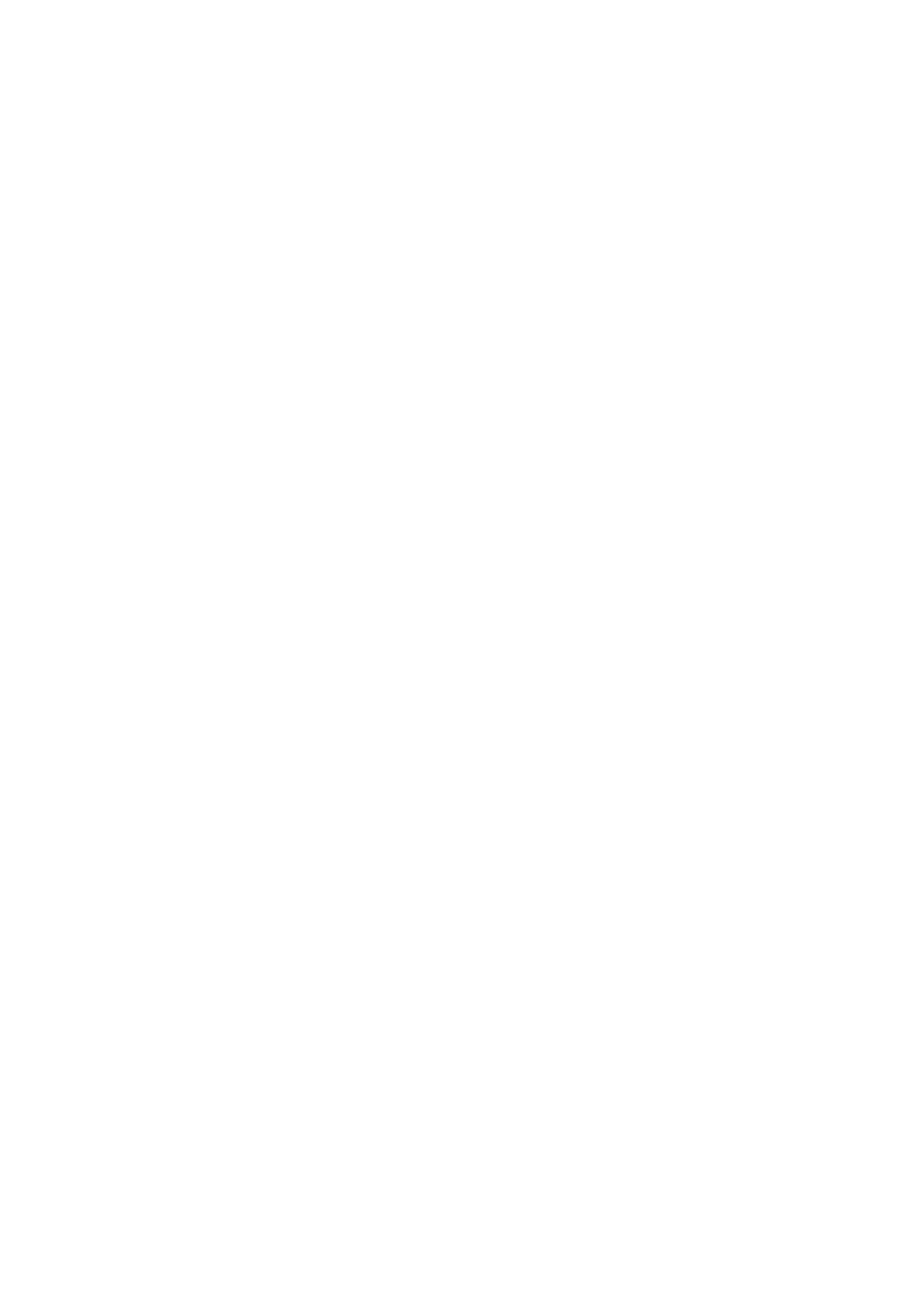# **Contents**

| $\mathbf 1$ | Preface                                                                                                                                                                                                                              | 1  |
|-------------|--------------------------------------------------------------------------------------------------------------------------------------------------------------------------------------------------------------------------------------|----|
| $\bf{2}$    | <b>Workshop Programme</b>                                                                                                                                                                                                            | 6  |
| 3           | <b>Collected Abstracts</b>                                                                                                                                                                                                           | 9  |
|             | Visual Specification of Diagrammatic Modeling Techniques                                                                                                                                                                             |    |
|             |                                                                                                                                                                                                                                      | 9  |
|             | Proof Systems for $\pi$ -Calculus Logics                                                                                                                                                                                             |    |
|             | Mads Dam                                                                                                                                                                                                                             | 10 |
|             | Proof Techniques for Cryptographic Processes                                                                                                                                                                                         |    |
|             | $Rocco$ $De$ $Nicola$ $\ldots$ $\ldots$ $\ldots$ $\ldots$ $\ldots$ $\ldots$ $\ldots$ $\ldots$ $\ldots$ $\ldots$ $\ldots$ $\ldots$                                                                                                    | 11 |
|             | Rewriting Semantics for Meta-Objects and Distributed Composable Services                                                                                                                                                             |    |
|             | Grit Denker                                                                                                                                                                                                                          | 12 |
|             | Validation of Process Specifications                                                                                                                                                                                                 |    |
|             | $J\ddot{o}$ rg $Desel$ as a series as a series of the series of the series of the series of the series of the series of the series of the series of the series of the series of the series of the series of the series of the series | 13 |
|             | Timed Sequence Diagrams and Tool-Based Analysis - A Case Study                                                                                                                                                                       |    |
|             |                                                                                                                                                                                                                                      | 14 |
|             | Semantic Formalization of Emerging Dynamics of Compositional Agent Systems                                                                                                                                                           |    |
|             |                                                                                                                                                                                                                                      | 14 |
|             | Checking Object Systems                                                                                                                                                                                                              |    |
|             | Hans-Dieter Ehrich received in the service of the service of the service of the service of the service of the service of the service of the service of the service of the service of the service of the service of the service       | 15 |
|             | Object-Oriented Modeling of Multimedia Applications                                                                                                                                                                                  |    |
|             | Gregor Engels (and all and all and all and all and all and all and all and all and all and all and all and all a                                                                                                                     | 15 |
|             | Message Sequence Charts form the Partially Monoids Point of View                                                                                                                                                                     |    |
|             | Piotr Kosiuczenko                                                                                                                                                                                                                    | 16 |
|             | $Media - A Model of Distributed Information Systems$                                                                                                                                                                                 |    |
|             |                                                                                                                                                                                                                                      | 16 |
|             | Mobile Maude                                                                                                                                                                                                                         |    |
|             | $\it José$ $\it Meseq$ $uer$ $\ldots \ldots \ldots \ldots \ldots \ldots \ldots \ldots \ldots \ldots \ldots$                                                                                                                          | 17 |
|             | Bisimilarity Congruences for Open Terms and Term Graphs via Tile Logic                                                                                                                                                               | 17 |
|             | Model Checking of Causal and Distributed Logics                                                                                                                                                                                      |    |
|             |                                                                                                                                                                                                                                      | 18 |
|             | Dangers of the Past                                                                                                                                                                                                                  |    |
|             |                                                                                                                                                                                                                                      | 18 |
|             | Translation Validation for Optimizing Compilers                                                                                                                                                                                      |    |
|             |                                                                                                                                                                                                                                      | 19 |
|             | Labelled Transition Systems for Object System Behaviour                                                                                                                                                                              |    |
|             |                                                                                                                                                                                                                                      | 21 |
|             | Basic Principles of the Concurrency-Verification Book                                                                                                                                                                                |    |
|             | Willem Paul de Roever                                                                                                                                                                                                                | 22 |
|             | Modeling, Verification and Analysis of Networks of Real-Time Systems                                                                                                                                                                 |    |
|             | Jürgen Ruf $\ldots \ldots \ldots \ldots \ldots \ldots \ldots \ldots \ldots \ldots \ldots \ldots$                                                                                                                                     | 25 |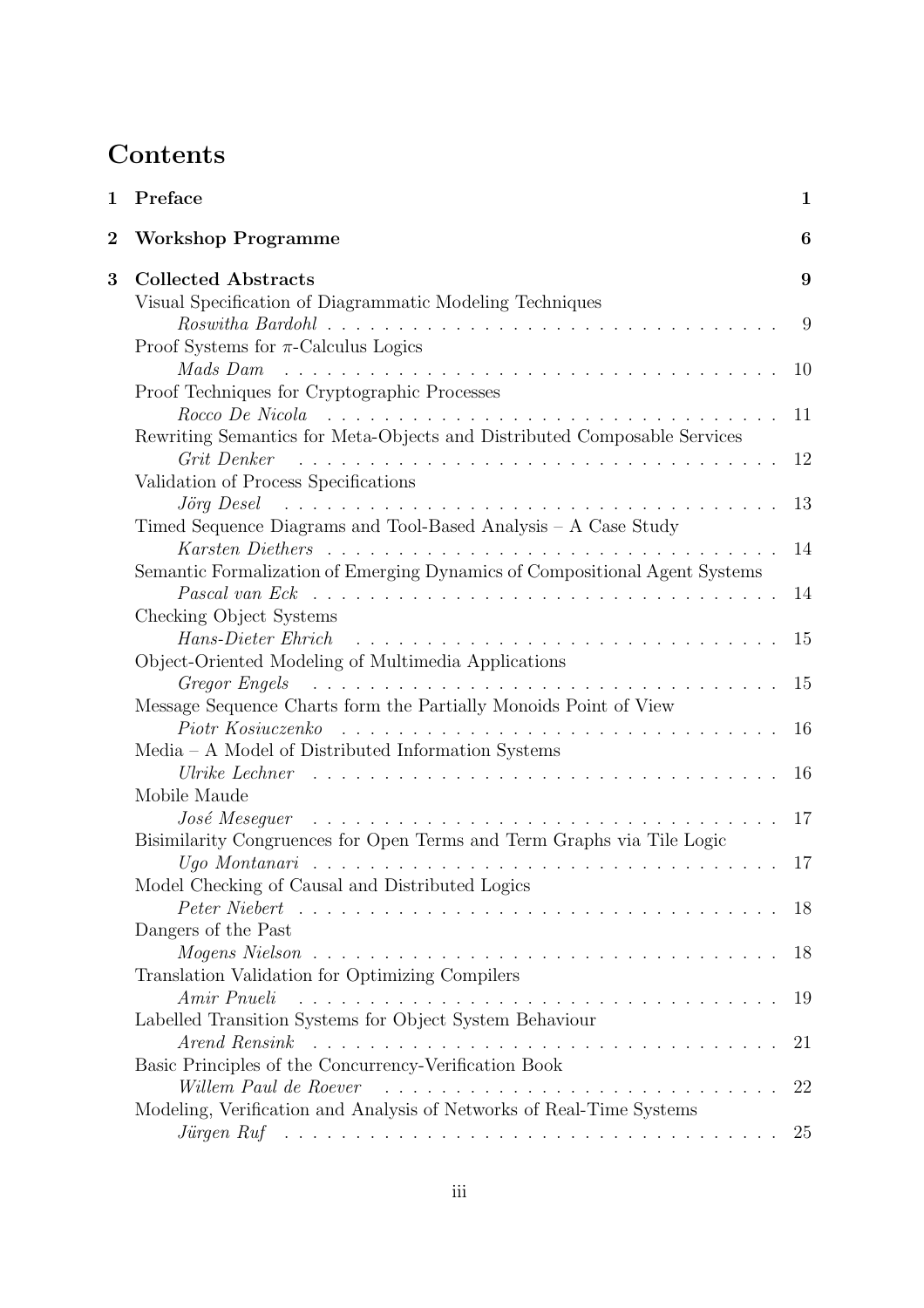| Evolving Object Specifications for Adaptable Systems                                                                                                                                                                           |  |
|--------------------------------------------------------------------------------------------------------------------------------------------------------------------------------------------------------------------------------|--|
|                                                                                                                                                                                                                                |  |
| Formal Modeling of Operating Systems Concepts – A Methodical Approach                                                                                                                                                          |  |
| Katharina Spies research is a series of the series of the series of the series of the series of the Spieler of T                                                                                                               |  |
| Specification and Development of Information Services for the Internet Cable                                                                                                                                                   |  |
| <b>Nets</b>                                                                                                                                                                                                                    |  |
| Bernhard Thalheim resources resources in the settlement of the settlement of the settlement of the settlement of the settlement of the settlement of the settlement of the settlement of the settlement of the settlement of t |  |
| Issues in the Semantics of UML Activity Diagrams                                                                                                                                                                               |  |
| Roel Wieringa eta sentralarria eta mentrialdea eta mentrialdea eta mentrialdea eta mentrialdea eta mentrialdea                                                                                                                 |  |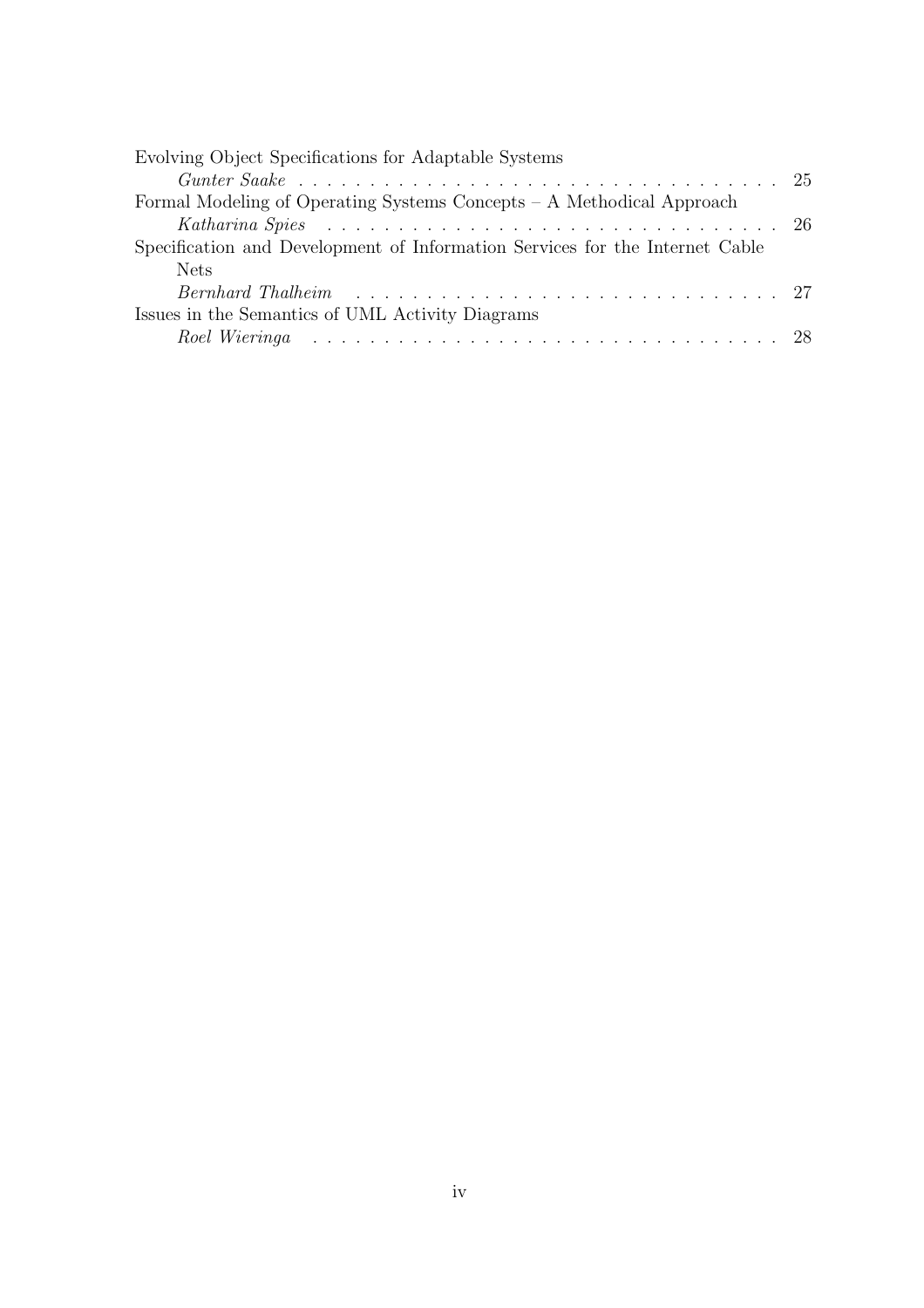# 1 Preface

The specification, development and use of distributed information systems is an important research area with many practical applications. Examples for existing such systems are those owned by banks, airlines or governments. Moreover, the explosive growth of the Internet is evidence that a global information structure is developing, and expansion in the use of large distributed information systems can be predicted.

Information systems are reactive systems. Unlike transformational systems—that is, systems whose function is to transform some inputs into output results—reactive systems have an unlimited number of interactions with their environment. Basic notions of program correctness do not apply, and techniques for designing transformational systems do not easily carry over to reactive systems. Non-distributed reactive systems, like conventional operating and database systems, are not easy to design, implement and restructure, a lot remains to be done to develop helpful high-level concepts, features, languages, methods and tools. However, existing products can already cope successfully with reasonably complex systems in practice. Formal methods from logic, algebra and process theory have been successfully applied, for instance in query and transaction processing, but they are not in general standard engineering practice yet.

Distributed reactive systems are still an order of magnitude more complex and difficult to specify, analyse, implement and reconfigure. They are not well understood, and methods for designing, implementing and reengineering them have not yet reached a level of mature and sound engineering practice. A great challenge is to cope with concurrency, synchronization, and communication at an appropriate level of abstraction. This can be achieved by applying concepts from concurrency theory for distributed information systems.

This seminar was the follow-up of the Dagstuhl Seminar 98071 "Information Systems as Reactive Systems", which took place in February 1998. Until that seminar, there was little interaction between the communities concerned with information systems and concurrency theory. One outcome of the seminar was that there is a definite need for interaction; new contacts have been established. The focus of the present seminar was again to bring experts from the respective fields together. In contrast to the previous seminar, we put even more focus on applications, seeing the design of distributed information systems not only as theoretically challenging but also as an engineering problem.

In particular, the following topics have been addressed: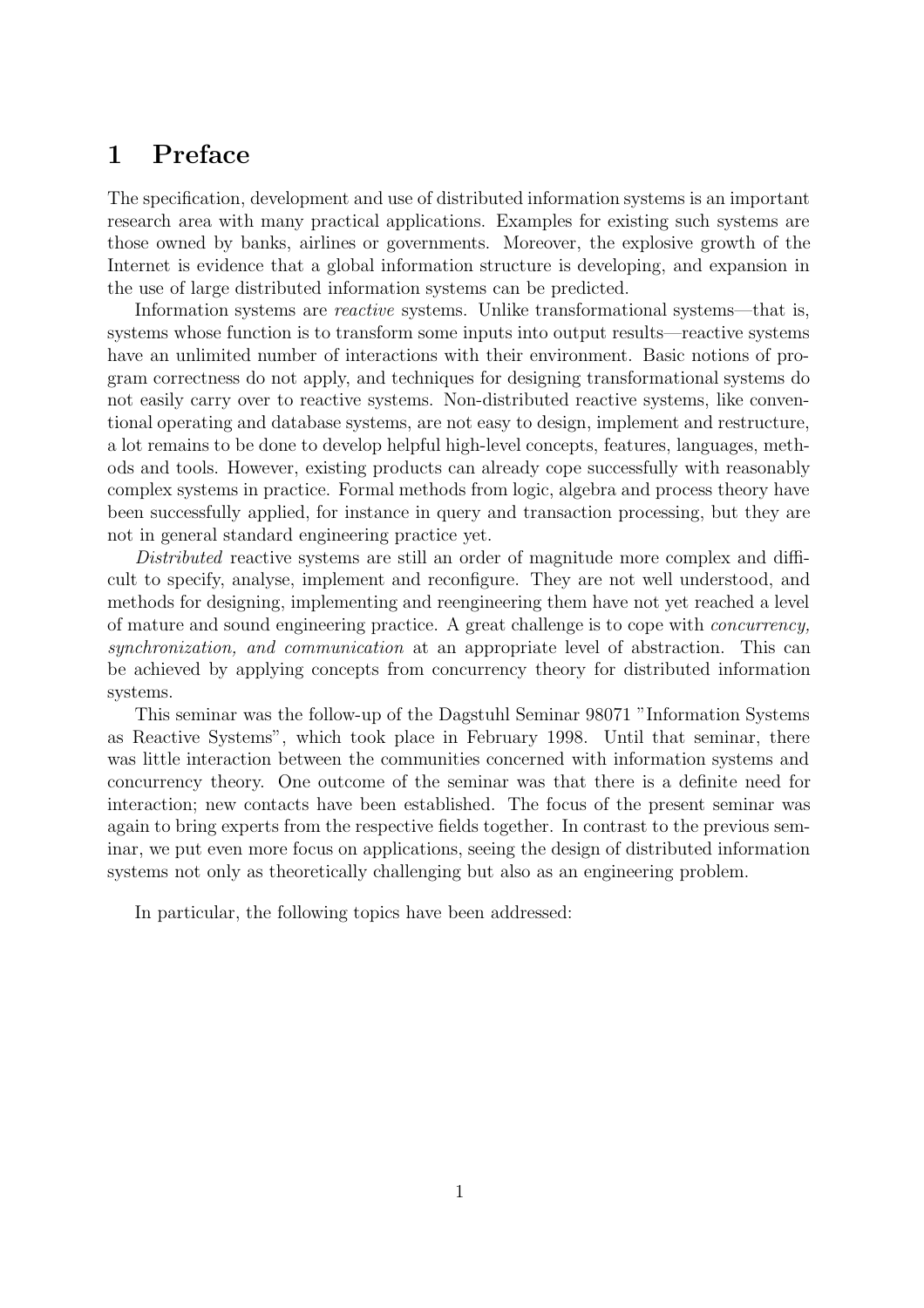- Modelling and design methods.
	- Information systems involve data, objects and global processes. In conceptual modeling, these aspects have been addressed in isolation and various combinations, and the same holds for the conceptual modeling perspectives: system architecture, object classes, object behavior, and object communication. Diagrammatic modeling approaches like OOA&D, OMT, OOSE and their recent amalgamation UML employ a multitude of specification concepts and techniques that are not always well integrated and sometimes not well understood. Approaches for giving formal semantics for (subsets of) UML would give a more clear picture of the underlying system model.
		- Activity charts contain ambiguities and many fuzzy constructs like swimlanes. The formalization of activity charts in terms of clocked Kripke structures was discussed, for which ATCTL can be used as property specification language to do model checking.
		- UML sequence diagrams can be used to specify requirements. An approach was introduced in which sequence diagrams with timing contraints and a system modeled in Uppaal timed automata are checked for consistency. For this the sequence diagrams were translated in Uppaal automata and consistency is verified by the Uppaal model checker.
		- Validation of a formal specification is concerned with the question if a specification precisely reflects the informal requirements. One way to validate process specifications is the generation and visualisation of process nets from a system model given by a Petri net.
		- Whenever the visual means of a modeling language will change, a re-implementation of supporting tools is necessary. In order to avoid such re-implementation, a generator for graphic editors was presented. In this approach a visual language is specified by a visual grammar which is based on a visual alphabet.
- Semantics of object-oriented specification languages.

Describing the semantics of a formal language amounts to giving a map from syntactic constructs into a suitable semantic domain. For object-oriented specification languages, possible domains are process algebras, Petri nets, event structures, the actor model, type algebra, and others. Studies on relating and evaluating such domains are necessary. Interesting language issues are (amongst others) module composition, refinement and atomicity.

- The use of labelled transitions systems was considered for the purpose of specifying and describing the behaviour of object-based systems.
- MSCs possess a standard semantics based on process algebra which is rather complicated. An alternative are the theory of traces and partially commutative monoids. The trace based semantics is bisimular with the operational semantics and allows to apply the rich theory of partially commutative monoids with associated algorithms and tools.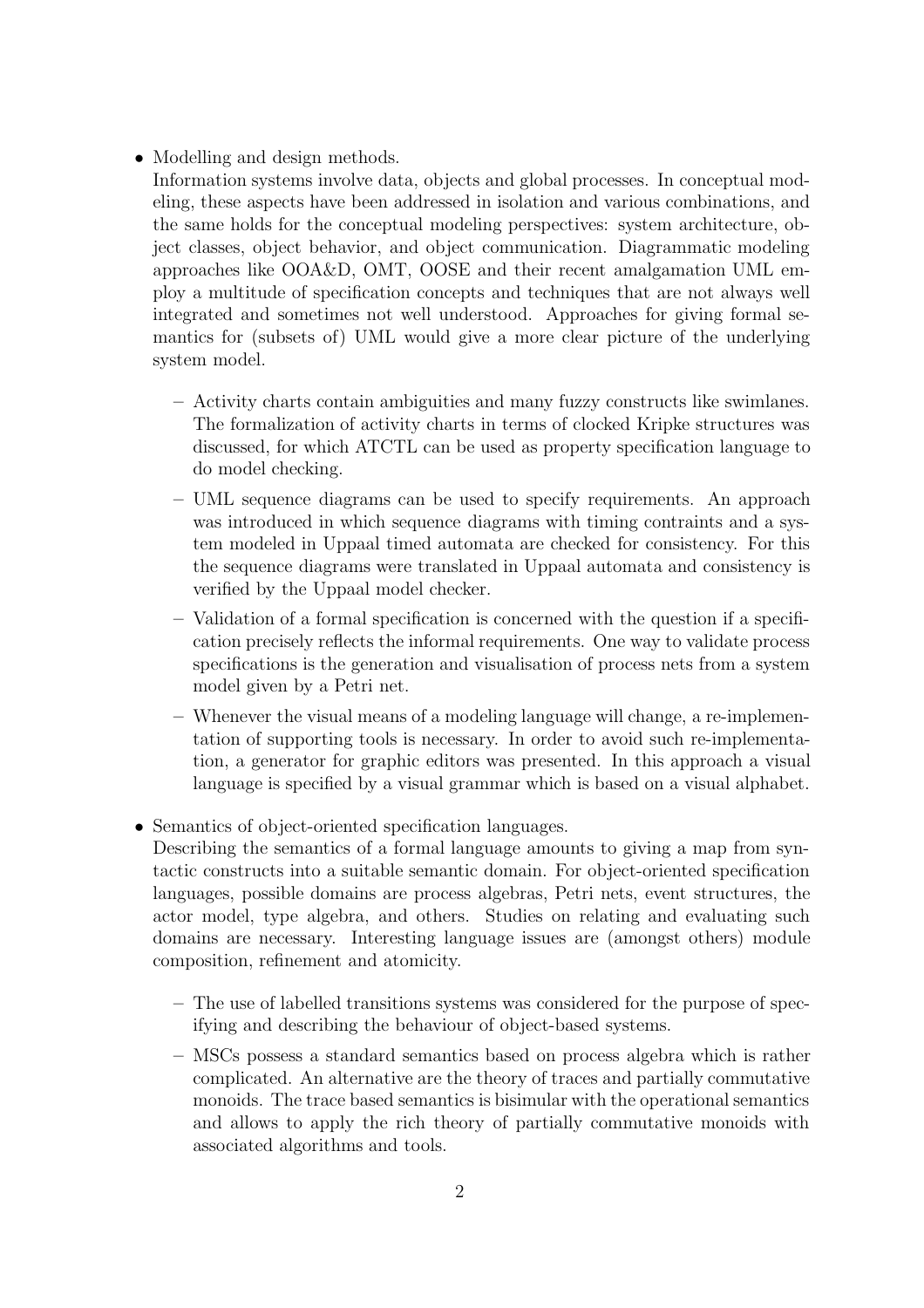- It is important that integrity and correctness of specifications on higher levels are not damaged by a translation by a compiler. It was shown how the result of a translation can be verified.
- Logics for distributed systems.

An attractive model for the execution of a distributed system is a *distributed process*, which has a time line for each location of the system. Temporal logics based on this notion are particularly suited for the specification of distributed systems. Rewriting logic is another well known and quite successful paradigm in this field. There is a multi-purpose specification language, Maude, that is based on rewriting techniques. Mobile Maude is a mobile agent language extending Maude and supporting mobile computation. Mobile Maude uses reflection to obtain a simple and general declarative mobile language design and makes strong assurances of mobile agent behaviour.

- The question was discussed how global conditions for object systems can be split and assigned to a group of objects such that these objects together satisfy the global condition. One approach is to give the global statements in a distributed logic which allows for local assertions about the states of other objects in a local logic.
- A semantic model of both external and internal dynamics of agent systems was given which uses locality and temporal compatibility as basic concepts.
- A semantic approach was proposed which makes precise the reflective concept of composable services (security, faulttolerance, performance) in a distributed system. The approach is based on the executable formal semantics for distributed object-oriented systems provided by rewriting logic.
- To deal with open system specifications a talk uses tile logic, where both closed and open terms are managed analogously. This allows to analyse the bisimularity as congruence property for serveral tile formats that accomplish different concepts of subterm sharing.
- The recent developments in the area of automatic verification of logics referring to the distribution of a system were summerized. These logics refer to the causal order of events happening in a distributed system, either referring to infinite partial order of executions or to the prefix ordering of finite partial order executions.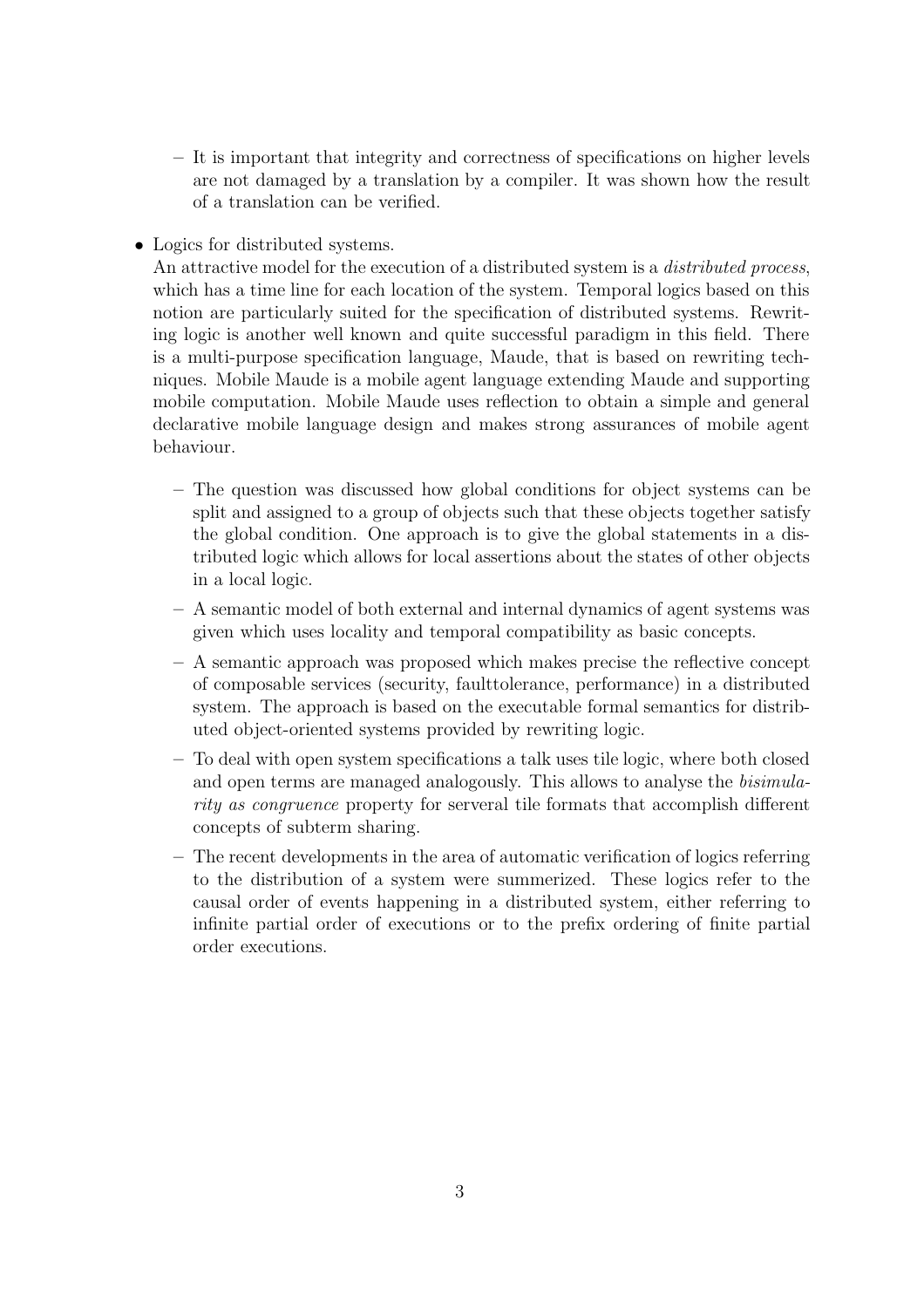#### • Mobility.

For modeling large systems of communicating objects, it is indispensible to deal with a dynamically changing communication structure. In process algebras, this issue has been formally dealt with in the  $\pi$ -calculus and, more recently, in the fusion calculus.

– To verify temporal and functional properties cast in terms of the  $\pi$ -calculus, a  $\pi$ - $\mu$ -calculus (extension of the modal  $\mu$ -calculus) was introduced as an appropriate temporal logic for the  $\pi$ -calculus. Moreover a variant of the  $\pi$ -calculus, known as spi-calculus, was used for the specification of secure communication protocols and for verifying security properties by means of equivalence checking.

#### • Application-oriented concepts in specification languages.

Among the issues to be addressed are real time, fault tolerance, and internet applications.

- A profile for modeling multimedia applications was presented. The profile OMMMA-L (Object-oriented Modeling of Multimedia Application - the Language) introduces a so-called presentation diagram to model the spatial aspect (layout) of a multimedia application.
- A framework was introduced which uses the codesign approach based on an abstraction layer model to develop information-intensive internet sites.
- A talk discussed media as model to envision, to design and to formalize platforms for communities of collaborating human or artificial agents. In this approach the media concept envisions media as plattforms of multi-agent systems and the media reference model determines the main components of a medium and guides its application.
- A new formalism for modeling real-time systems in different application areas and on various levels of abstraction was presented. For I/O interval structures in the model, efficient model checking and analysis techniques based on MTBDDs exist in this approach.
- Information system objects are subject to frequently occurring modifications of behaviour rules. A proposal was discussed for extending object specification techniques with capabilities to supporting evolving behaviour descriptions. The semantics of these added language constructs can be expressed e. g. using an extended temporal logic framework.
- The method Focus offers a formal framework for topdown-development of distributed, reactive systems. It was demonstrated how this method can be applied to the modeling of operating system concepts.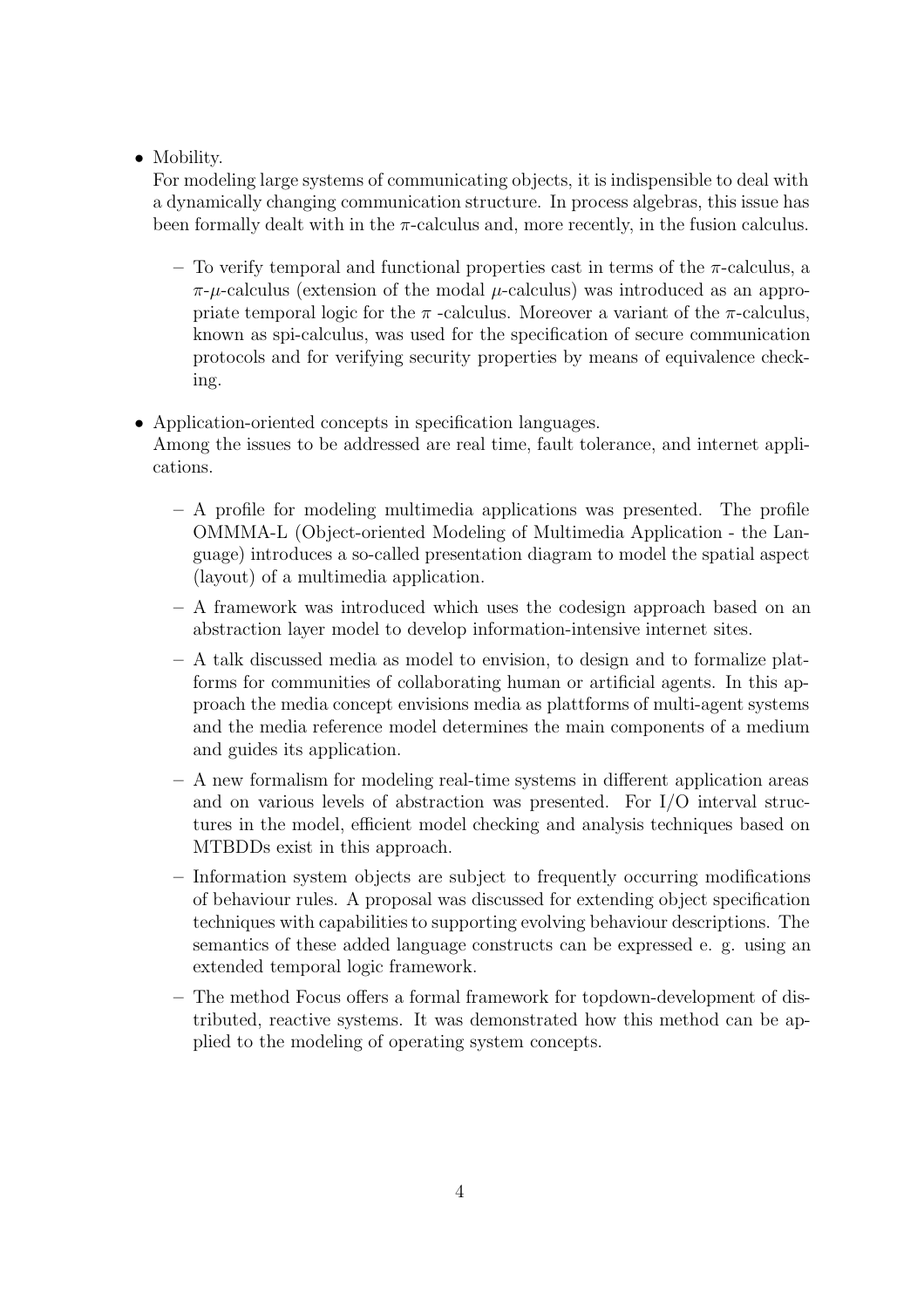The programme of the seminar was intense and stimulating; it comprised 23 talks, the abstracts are recorded in this report in alphabetical order. Some of the basic principles of verification of concurrent systems are summarized in a new book which was presented at the workshop. We had an interesting panel discussion in which the panelists discussed the question if and how results of the concurrency theory can help to develop distributed information systems and which are the most promising aspects from which distributed information systems can benefit.

#### Acknowledgements

Many thanks to the Dagstuhl team and to Karsten Diethers and Ralf Pinger for their help in the preparation and organisation of the seminar. On behalf of all the participants, the organisers would also like to thank the staff of Schloß Dagstuhl for providing an excellent environment.

Hans-Dieter Ehrich Ursula Goltz José Meseguer Amir Pnueli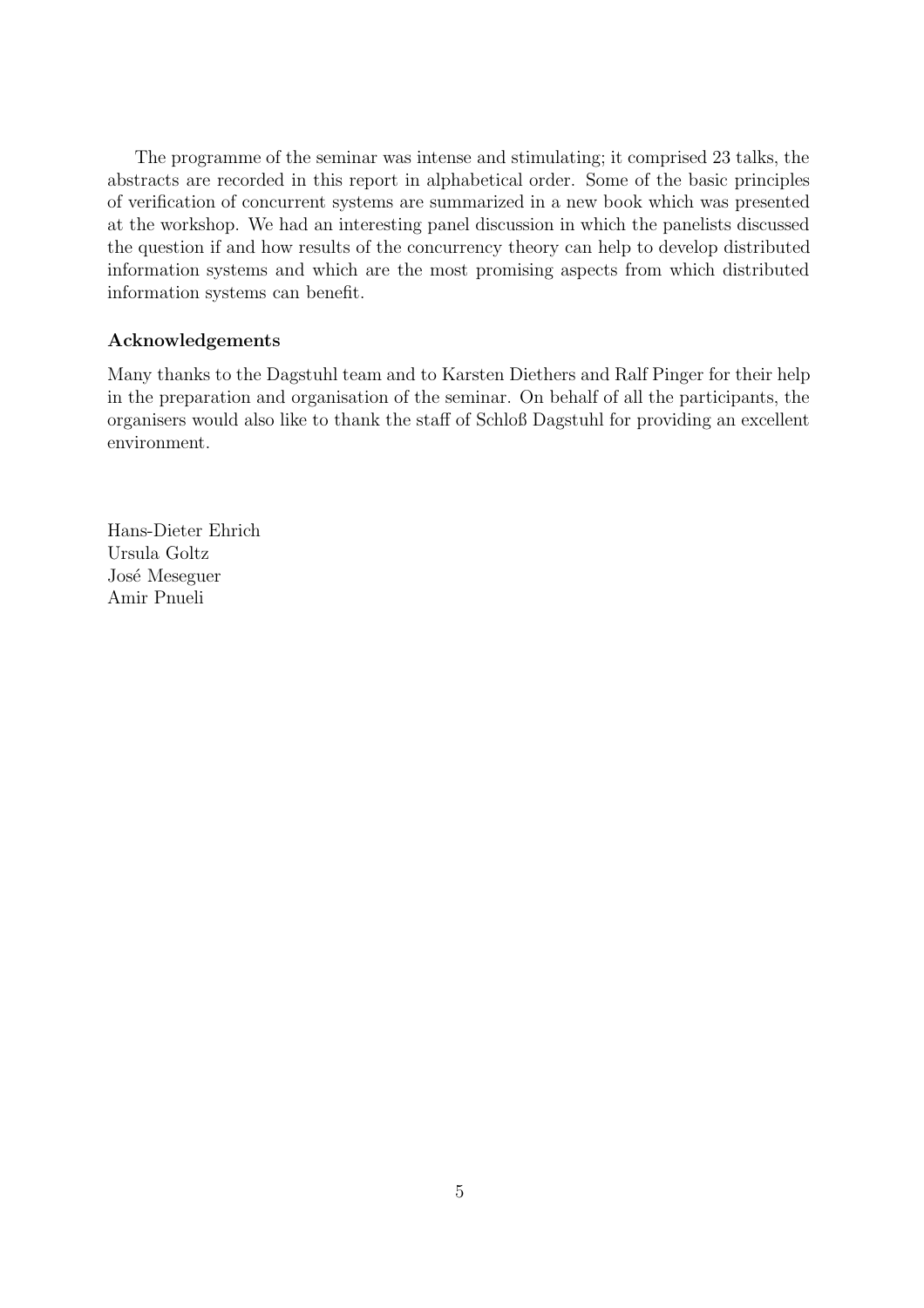# 2 Workshop Programme

#### Monday 21

Chair: Ursula Goltz

- 9.00 Ugo Montanari: Bisimilarity Congruences for Open Terms and Term Graphs via Tile Logic
- 9.45 Roel Wieringa: Issues in the Semantics of UML Activity Diagrams

10.30 COFFEE BREAK

Chair: Hans-Dieter Ehrich

11.00 Bernhard Thalheim: Specification and Development of Information Services for the Internet Cable Nets

#### 12.10 LUNCH BREAK

Chair: José Mesequer 14.15 Arend Rensink: Labelled Transition Systems for Object System Behaviour 15.00 Ulrike Lechner: Media – A Model of Distributed Information Systems 15.45 COFFEE BREAK Chair: Mads Dam 16.15 Peter Niebert: Model Checking of Causal and Distributed Logics

#### Tuesday 22

Chair: Willem Paul de Roever 9.00 José Meseguer: Mobile Maude 9.45 Rocco De Nicola: Proof Techniques for Cryptographic Processes 10.30 COFFEE BREAK Chair: Mads Dam 11.00 Mogens Nielson: Dangers of the Past 12.10 LUNCH BREAK

Chair: Mogens Nielson 14.00 Willem Paul de Roever: Basic Principles of the Concurrency-Verification Book 15.00 Mads Dam: Proof Systems for  $\pi$ -Calculus Logics 15.45 COFFEE BREAK Chair: Roel Wieringa 16.15 Katharina Spies: Formal Modeling of Operating Systems Concepts – A Methodical Approach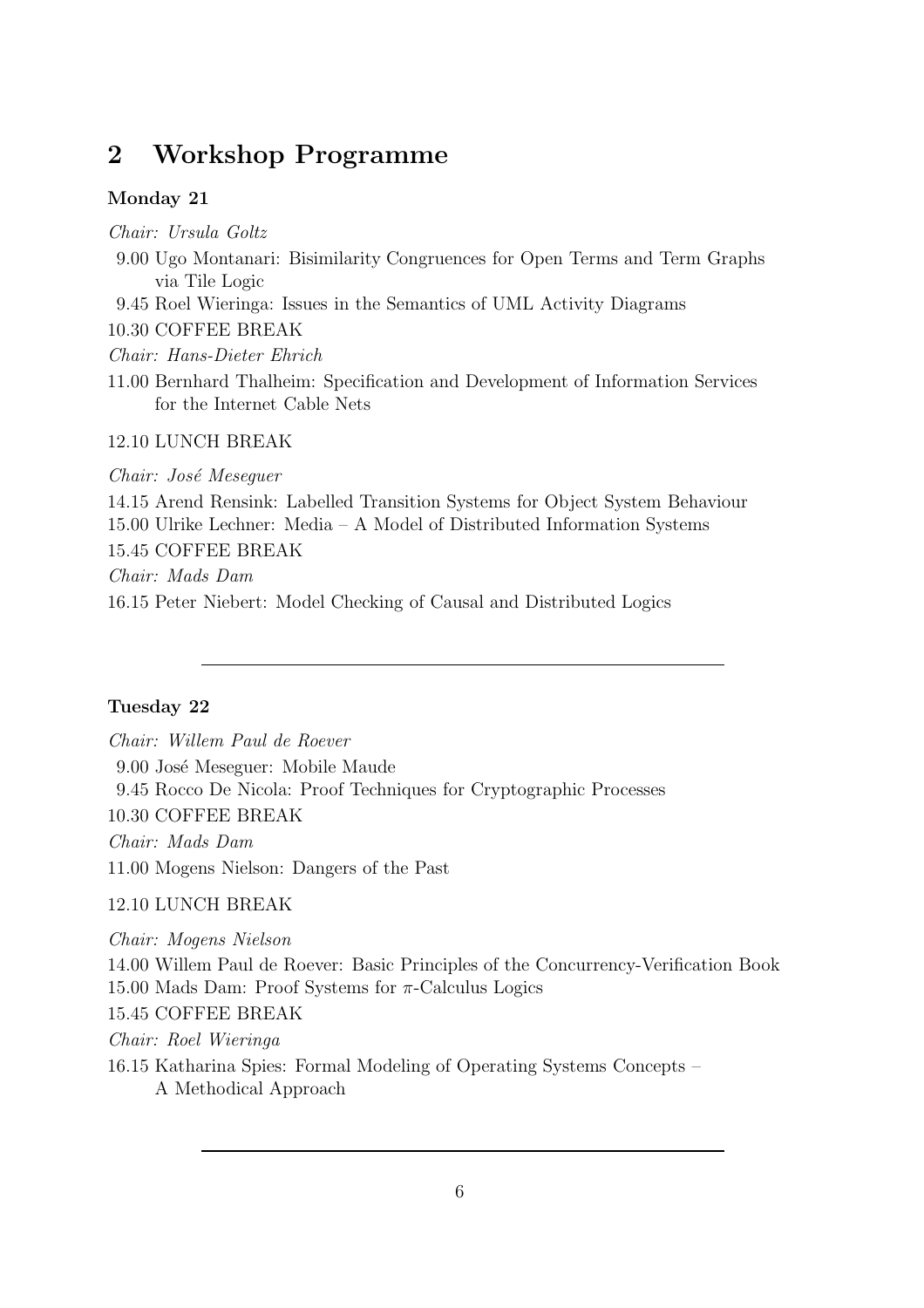#### Wednesday 23

Chair: Ugo Montanari

9.00 Amir Pnueli: Translation Validation for Optimizing Compilers

9.45 Jörg Desel: Validation of Process Specifications

10.30 COFFEE BREAK

Chair: Friedrich von Henke

11.00 Grit Denker: Rewriting Semantics for Meta-Objects and Distributed Composable Services

12.10 LUNCH BREAK

14.00 EXCURSION

#### Thursday 24

Chair: Rocco De Nicola

9.00 Hans-Dieter Ehrich: Checking Object Systems

9.45 Gunter Saake: Evolving Object Specifications for Adaptable Systems

10.30 COFFEE BREAK

Chair: Bernhard Thalheim

11.00 Pascal van Eck: Semantic Formalization of Emerging Dynamics of Compositional Agent Systems

#### 12.10 LUNCH BREAK

Chair: Gunter Saake

- 14.15 Jürgen Ruf: Modeling, Verification and Analysis of Networks of Real-Time Systems
- 15.00 Piotr Kosiuczenko: Message Sequence Charts form the Partially Monoids Point of View

15.45 COFFEE BREAK

Chair: José Meseguer

16.15 DISCUSSION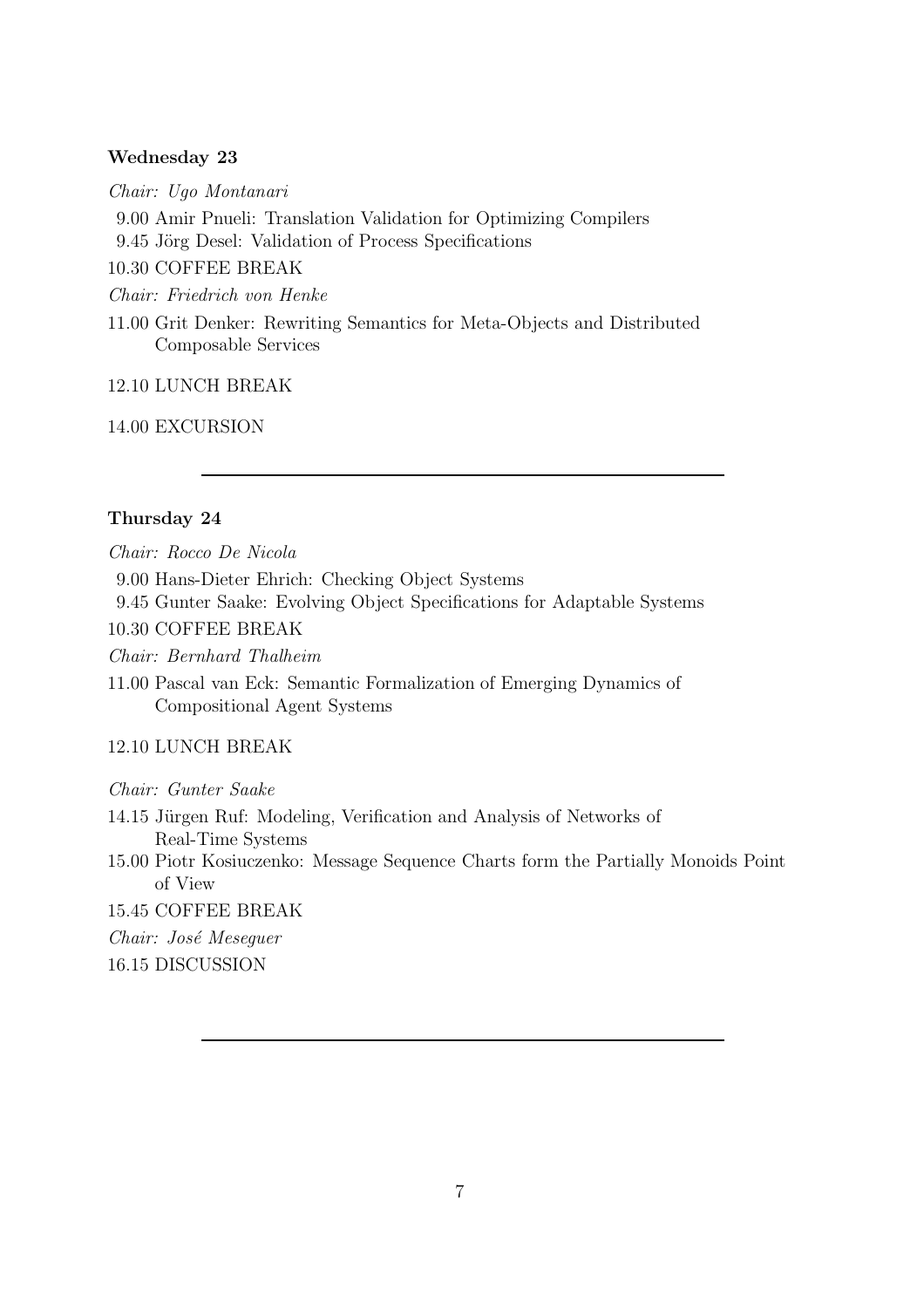#### Friday 25

Chair: Amir Pnueli

9.00 Gregor Engels: Object-Oriented Modeling of Multimedia Applications

9.45 Roswitha Bardohl: Visual Specification of Diagrammatic Modeling Techniques

10.30 COFFEE BREAK

Chair: Gregor Engels

11.00 Karsten Diethers: Timed Sequence Diagrams and Tool-Based Analysis – A Case Study

12.10 LUNCH

END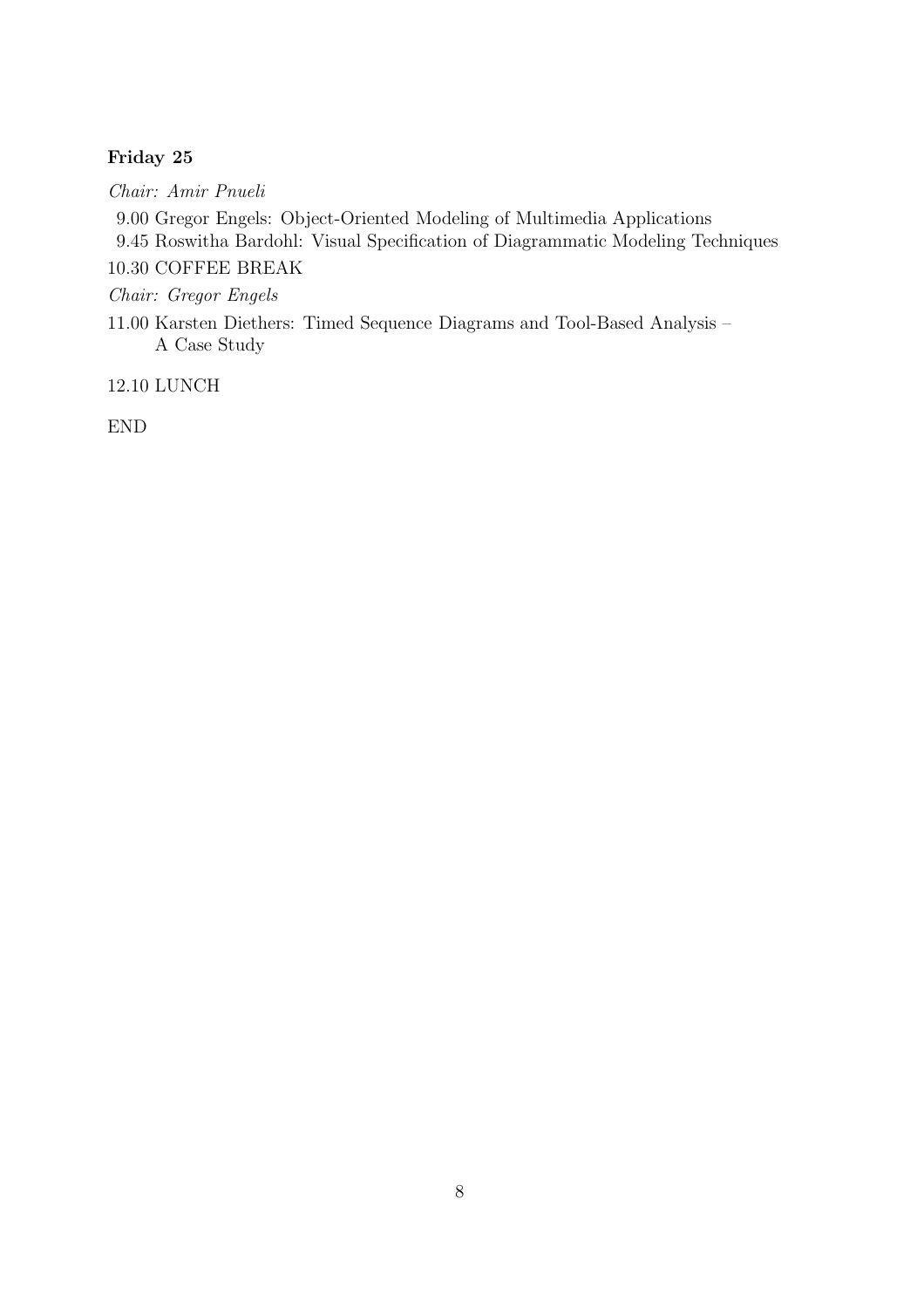# 3 Collected Abstracts

#### Visual Specification of Diagrammatic Modeling Techniques

Roswitha Bardohl TU Berlin FB 13 Informatik

Nowadays numerous diagrammatic techniques and visual environments exist that can be used for the modeling or specification of software systems. Examples are given, e.g., by the Unified Modeling Language (UML) and supporting tools like Rational Rose. In general, each of such tools offer graphic editors for diagram drawing. In these editors, the visual means of the corresponding visual language are mostly tightly integrated. Whenever the visual means of the language will change, a time and cost intensive re-implementation is necessary. In order to avoid such re-implementations, generators for graphic editors or environments come into the fore. Usually, such generators expect a textual specification instead of a visual one. However, textual specifications are difficult to read because of the two-dimensional character of diagrammatic languages.

In this talk, concepts for the visual specification of visual languages are proposed as well as a corresponding visual environment which is called GENGED. From a user-defined visual specification, GenGEd generates a graphic editor allowing for syntax aided editing. The visual languages that can be specified using GENGED are diagrammatic languages commonly used for software modeling or specification.

Similar to formal textual languages, in this approach a visual language is specified by a visual grammar which is based on a visual alphabet. In contrast to textual languages where the symbols are placed one beside the other, the placement of visual symbols is already part of the visual alphabet. These concepts are based on the well-defined theory of algebraic graph transformation that do not restrict the visual grammars to context-free grammars. Moreover, the grammar rules are context-sensitive and in addition, they can be enhanced with some application conditions. Thus, this approach allows for specifying a broad spectrum of visual languages.

In accordance to the concepts for the visual specification of visual languages, the GENGED specification tool comprises an alphabet editor and a grammar editor. The usage of these sequently toggled editors result in a visual language specification that is the input of a generic graphic editor. The editing commands are given by the grammar rules of the specification. The transformation of visual sentences, i.e., the editing of diagrams, is supported by the graph transformation machine Agg (developed at Technical University of Berlin) and the graphical constraint solver ParCon (developed at University of Paderborn).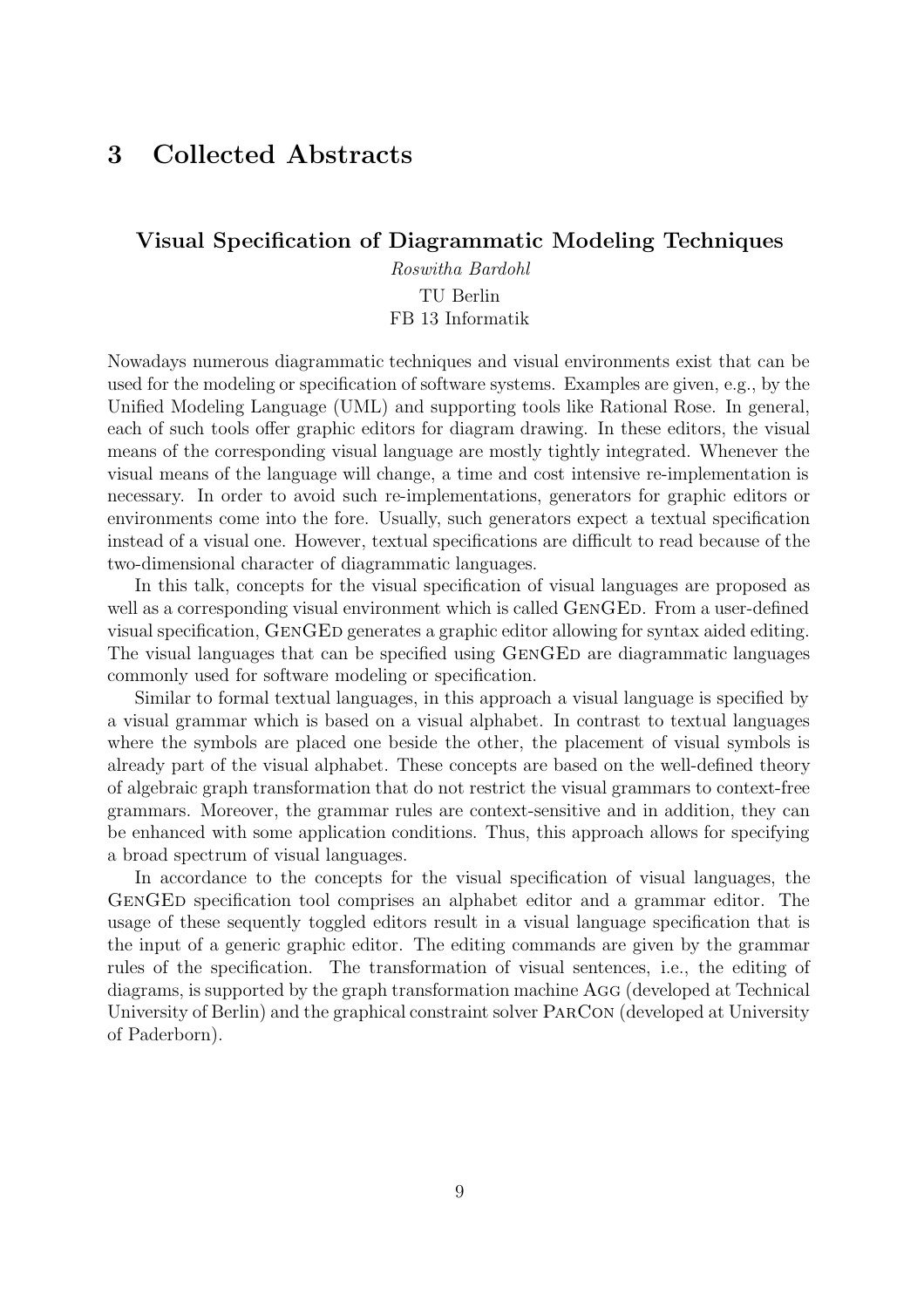The AGG language allows for the specification of software systems by graph means. The language is already extended by distribution concepts. These concepts are being implemented in the AGG environment. Because of using AGG in the GENGED environment, we are looking forward to an extended AGG version such that also GENGED can provide these features in order to support not only the specification of visual languages used for the specification of distributed systems but also their execution.

#### Proof Systems for  $\pi$ -Calculus Logics

Mads Dam Swedish Institute of Computer Science Formal Design Techniques Laboratory

In this paper we study the problem of verifying general temporal and functional properties of mobile and dynamic process networks, cast in terms of the pi-calculus. Much of the expressive power of this calculus derives from the combination of name generation and communication (to handle mobility) with dynamic process creation. In the paper we introduce the  $\pi$ - $\mu$ -calculus, an extension of the modal mu-calculus with name equality, inequality, first-order universal and existential quantification, and primitives for name input and output as an appropriate temporal logic for the pi-calculus. A compositional proof system is given with the scope of verifying dynamic networks of pi-calculus agents against properties specified in this logic. The proof system consists of a local part based, roughly, on the classical sequent calculus extended with data structures for private names, and rules to support process structure dependent reasoning. In addition the proof system contains a rule of discharge to close well-founded cycles in the proof graph. The proof system is shown to be sound in general and weakly complete for the non-recursive fragment of the specification logic. We also obtain a weak completeness result for recursive formulas against finite-control calculus processes. Two extended examples are considered. The first example is based on Milner's encoding of data types into the pi-calculus, specifically the natural numbers, This encoding is interesting from the point of view of verification, since it makes essential use of all the distinguishing features of the pi-calculus, including dynamic process creation. Corresponding to the encoding of natural numbers into the  $\pi$ -calculus we propose an encoding of the type of natural numbers into the  $\pi$ - $\mu$ -calculus and establish some type correctness properties. As the second example we consider a garbage-collecting unbounded buffer (which dynamically create and destroy buffer cells) and show how to establish absence of spurious output of such a system.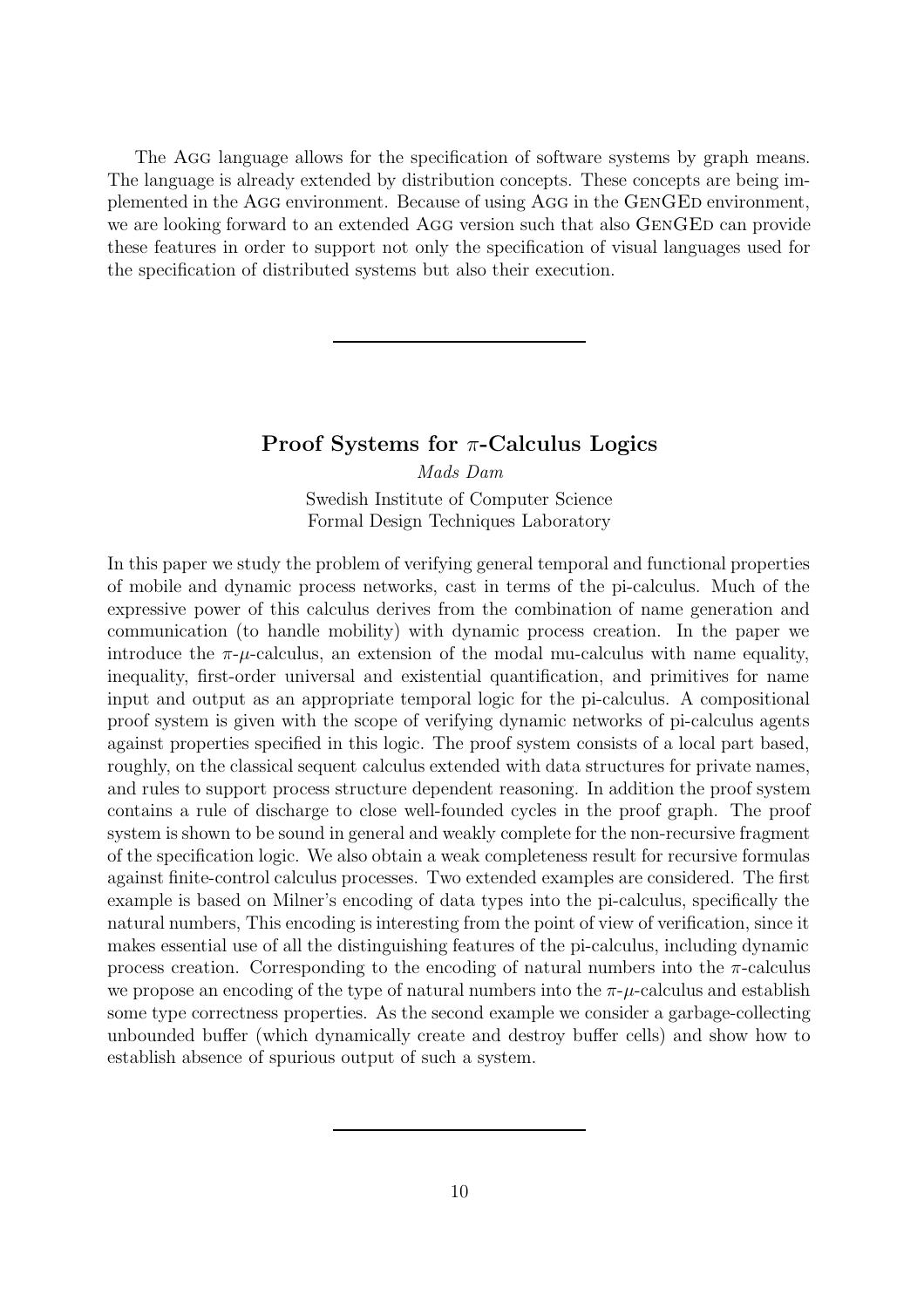#### Proof Techniques for Cryptographic Processes

Rocco De Nicola Universita di Firenze Dipartimento di Sistemi e Informatica

We introduced a variant of the pi-calculus, known as spi-calculus, that permits exchange of crypted values and channel names. Then, we showed, via a few examples, the use of such calculus for the specification of secure communication protocols and for verifying security properties by means of equivalence checking. Finally, we presented our original contribution to the field amounting to a variation of two behavioral equivalences that renders them more amenable to automatic verification.

Classically, equivalences for cryptographic process calculi are defined by relying on universal quantifcation over the possible observational contexts and this significantly complicates the verification procedure. We focussed on two such equivalences, namely may-testing and barbed bisimulation equivalence, and investigated tractable proof methods for them. We have designed an enriched labelled transition system, where transitions are constrained by the knowledge the environment has of names and keys. The new transition system is used to define a trace equivalence and a weak bisimulation equivalence, that avoid quantification over contexts. Our main results are soundness and completeness of trace and weak bisimulation equivalence with respect to may-testing and barbed equivalence, respectively. They lead to more direct proof methods for equivalence checking. The use of these methods was illustrated with an example, concerning implementation of secure channels by means of encrypted public channels.

An extended abstract of the presented work appeared as: M. Boreale, R. De Nicola, R. Pugliese.Proof Techniques for Cryptographic Processes. Proc. of 14th Symposium on Logic in Computer Science (LICS'99), IEEE Computer Society Press, 1999.

The full version of the paper can be retrieved at ftp://rap.dsi.unifi.it/pub/papers/BDP-spi.ps.gz.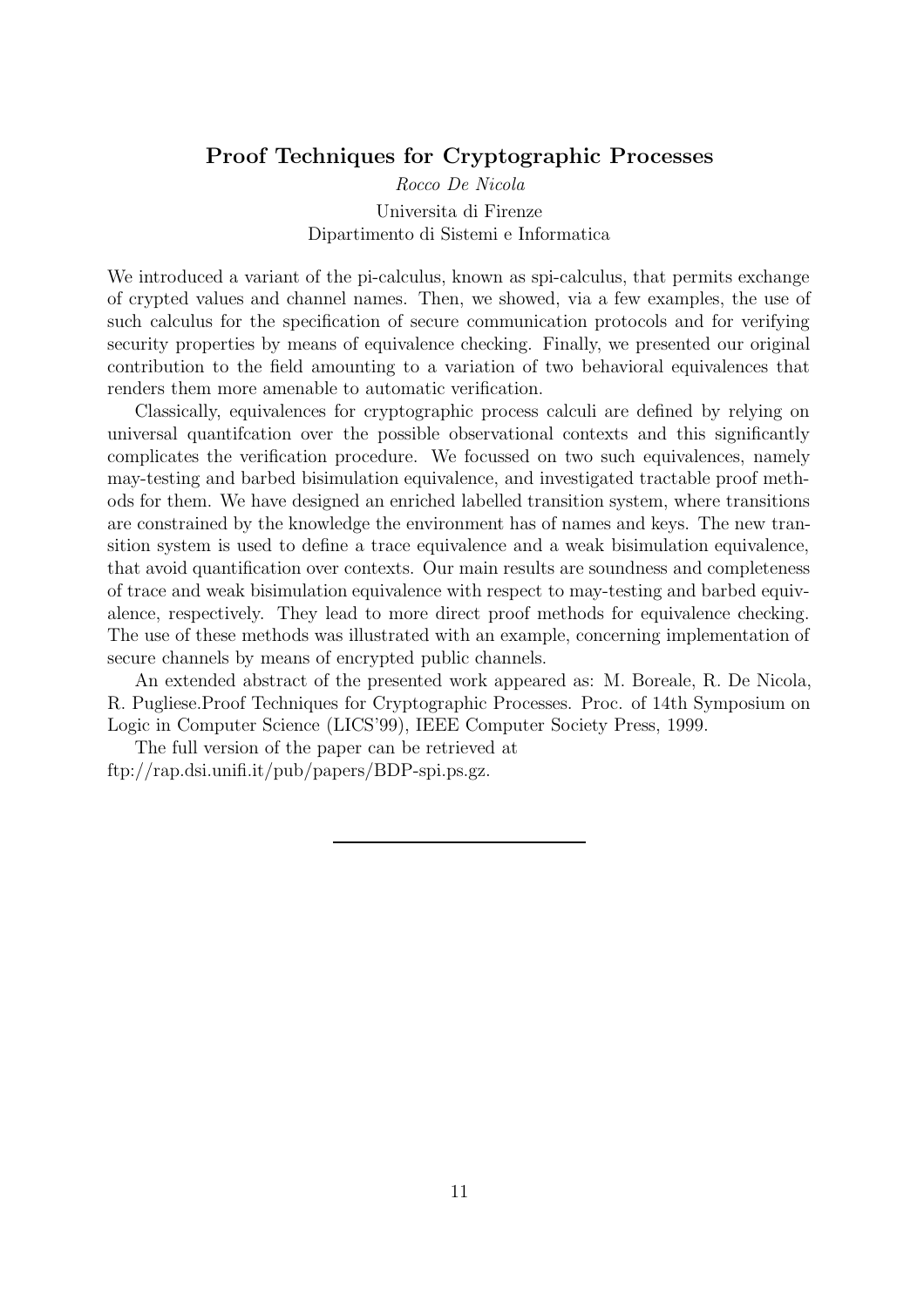#### Rewriting Semantics for Meta-Objects and Distributed Composable Services

Grit Denker SRI International Computer Science Laboratory

In distributed computing and in communications software there is a great interest in modular and composable approaches. In particular, services such as security or faulttolerance and services intended for boosting performance that may in practice be "hardwired" across different parts of the code of a distributed system should be treated in a much more modular way, so that they can be dynamically added to a system, and so that several such services can be composed to obtain their combined benefits. Besides the good software engineering reasons of thus making the systems much more easily reusable and adaptable, modularity and composability are also crucial at runtime, in the sense that some of these services, that may have a cost in performance, should not be used always and everywhere. Instead, they should be installed dynamically and selectively at runtime, in those areas or domains of the distributed system where they are needed in response to some security threat, failure, need for boosting performance, and so on.

In this talk we propose a semantic approach to make precise the reflective concept of composable service in a distributed system, and to reason about the properties of service compositions. Our approach is based on the executable formal semantics for distributed object-oriented systems provided by rewriting logic and explicitly addresses the reflective properties that are essential for having a truly modular notion of service. The formal model that we present seems promising not only for formal analysis and symbolic simulation, but also for the application of theorem proving methods to formally verify important properties of services and their compositions. We have been strongly influenced by the onion skin model of actor reflection developed by Agha et al which we generalize and formalize within the framework of rewriting logic.

Joint work with Jose Meseguer (SRI International) and Carolyn Talcott (Stanford University).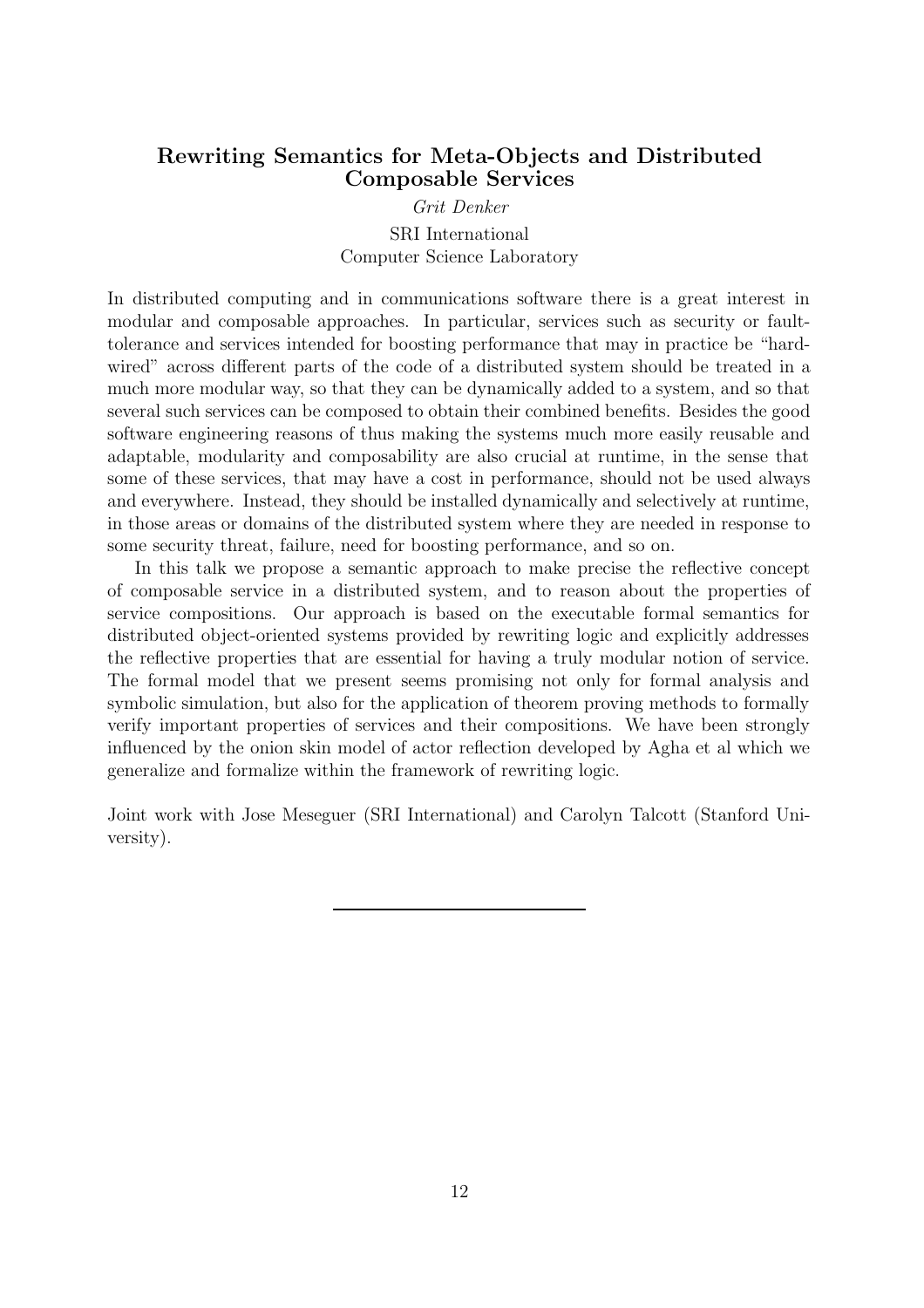#### Validation of Process Specifications

Jörg Desel Katholische Universität Eichstätt Lehrstuhl für Angewandte Informatik

Verification is concerned with the correctness of a program or, more abstractly, of a system model with respect to a given specification. But even if a model can be proven to be correct in this sense, it might exhibit a behavior which does not correspond to given restrictions, requirements, plans or ideas. In other words, even if the system model is right, it is not necessarily the right system model. Validation of a formal specification is concerned with the question if this specification precisely reflects the informal requirements. This contribution presents an approach for validation of process specifications.

The specification language is given by Petri nets, their behavior by partially ordered process nets (in the sense of Goltz and Reisig). This choice is motivated by experiences within two projects. One of these projects is concerned with high level Petri net models of information systems and business processes (a joint project with researchers from the information system area). The other project studies models of productions systems, given by modular Petri nets equipped with read arcs and event arcs for asymmetric synchronisation (a joint project with reserachers from engineering science).

The core idea of the approach is the generation and visualisation of process nets from a system model given by a Petri net. Advantages compared with traditional simulation are an improved efficiency and expressiveness. In particular, it turned out that a good visualisation of process nets is very close to the users way of thinking about behavior. Algorithmic issues of this approach concern progress and fairness during the construction of processes, selection of alternatives and termination conditions. Adopting the idea of cut-off transitions to depth-first construction of processes and branching processes leads to an efficient termination condition without loosing any information about behavioral properties.

Further features of the approach are and visualization algorithms, an on-the-fly check of certain desirable or undesirable properties (process nets that do not satisfy such properties are ruled out), a graphical language to formulate these properties and the evaluation of processes with respect to cost and time.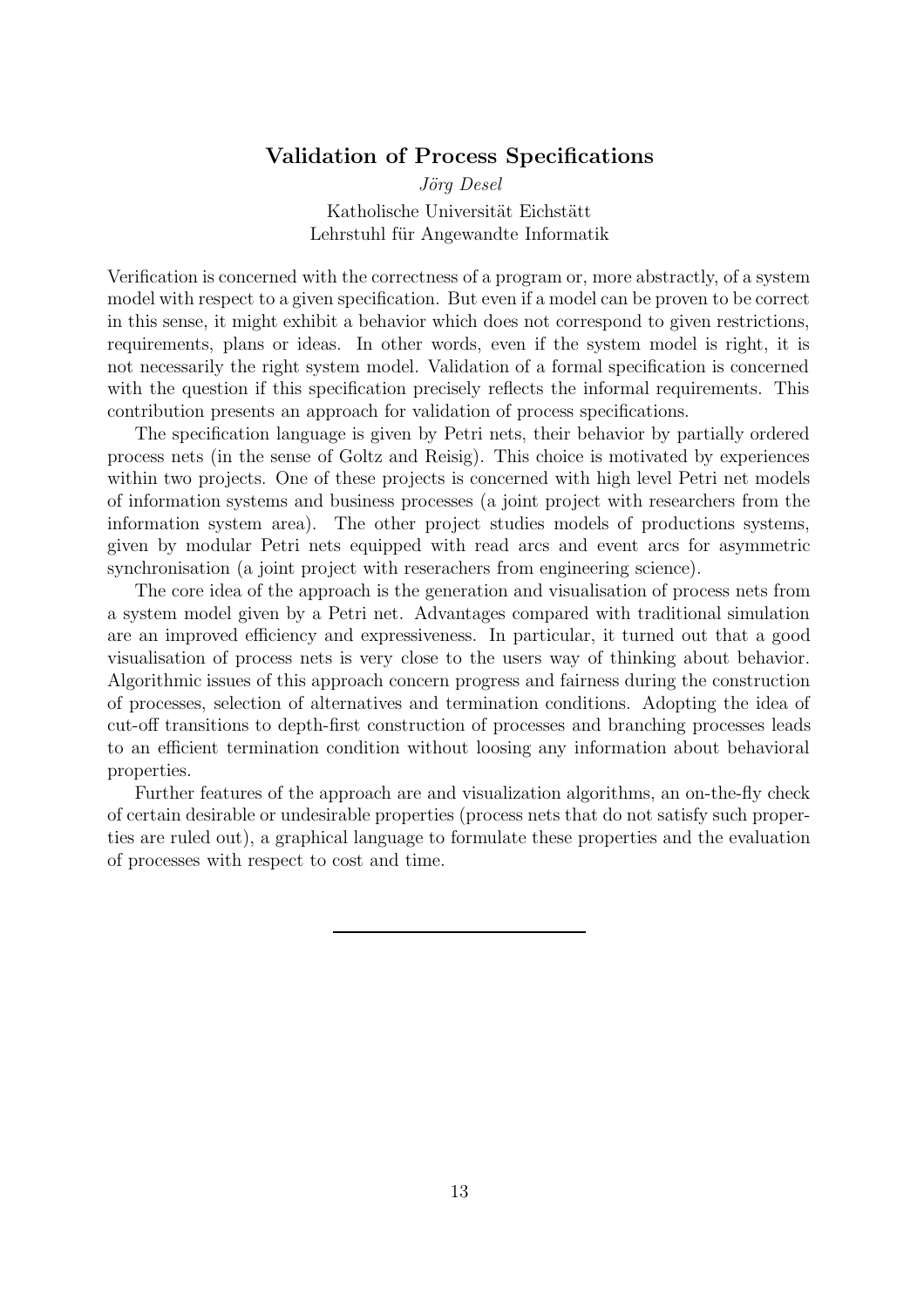# Timed Sequence Diagrams and Tool-Based Analysis – A Case Study

Karsten Diethers TU Braunschweig Institut für Software

The development of real-time systems remains a complex and errorprone task even if object-oriented concepts are used. Therefore one is interested in validation techniques which allow to analyse the behaviours of a design already in early phases. We use UML timed Sequence Diagrams to specify the real-time behaviour of a communication protocol of audio/video components. The Sequence Diagrams build the requirements specification against which an implementation of the protocol developed by the Bang & Olufsen company is proven correct.

To obtain a complete requirements specification, we have to mark the UML Sequence Diagrams as *optional* or *mandatory* behaviour. Then the Sequence Diagram interactions with their timing constraints and periods are transferred to a setting of timed automata. We use the UPPAAL tool for verification. In particular, we show that the implementation of the protocol conforms to the Sequence Diagram specification concerning the correct data transfer on the bus.

Joint work with Thomas Firley, Michaela Huhn, Thomas Gehrke and Ursula Goltz.

#### Semantic Formalization of Emerging Dynamics of Compositional Agent Systems

Pascal van Eck Universiteit Twente Faculteit der Informatica

Agents behaviour is dynamic: both external (e.g., actions, communication) and internal processes (e.g., mental processes) entail continual change. This talk develops a formal semantic model of both external and internal dynamics of agent systems. The two basic concepts used are locality and temporal compatibility. The behaviour of an agent or a component is described by local traces of consecutive states in a specific frame of time. A behaviour of a compositional agent system is described by a combination of local traces of the agents and components within the compositional agent system. Interaction between agents or components (defined by temporal compatibility relations) constrains the possible combinations of traces that may model behaviour of the overall system: only combinations of traces that respect compatibility are allowed.

Joint work with Frances Brazier and Jan Treur.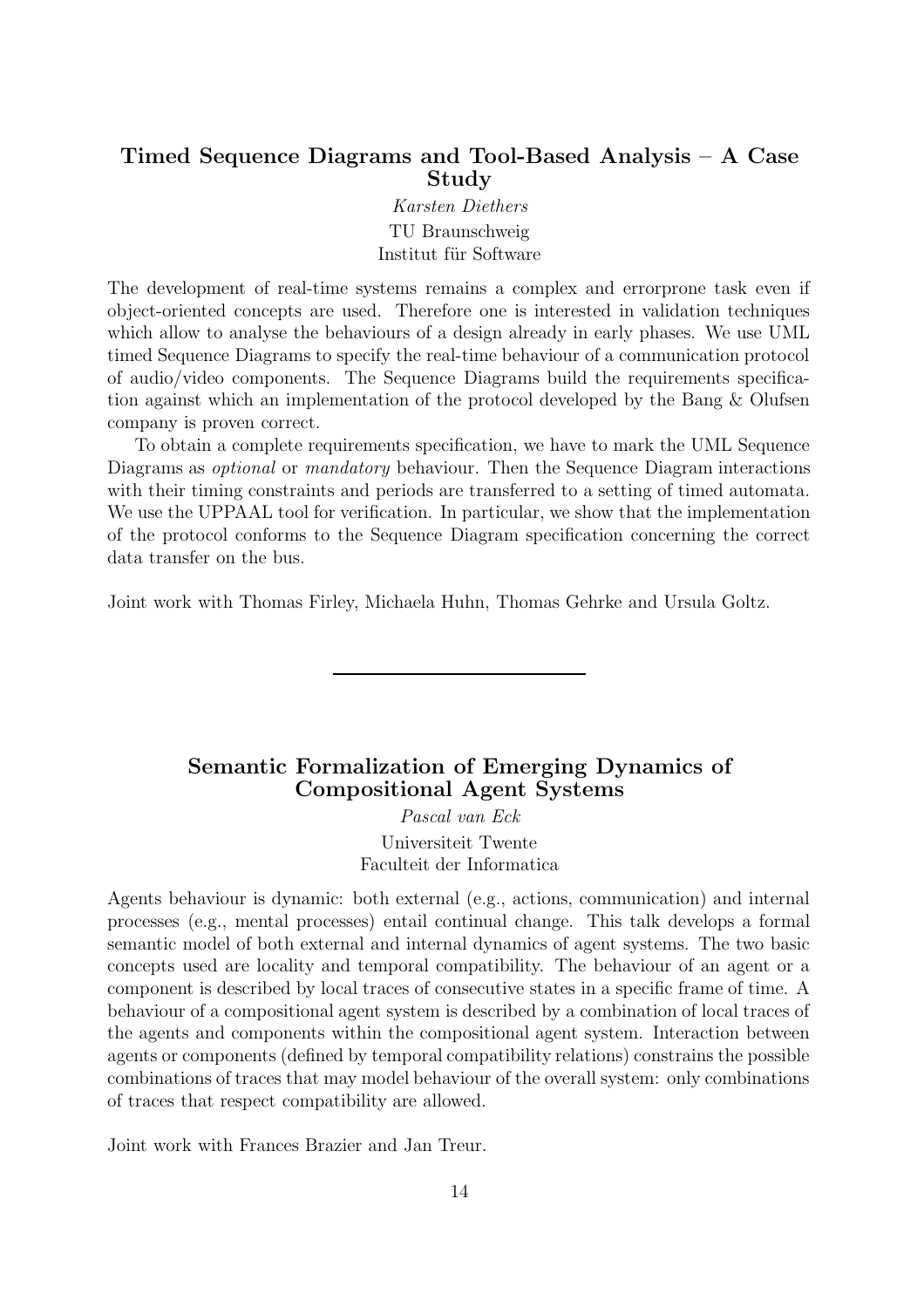#### Checking Object Systems

Hans-Dieter Ehrich TU Braunschweig Institut für Software

The question is discussed how global conditions for object systems (i.e., concurrent systems of sequential objects) can be split and assigned to a group of objects such that these objects together satisfy the global condition, provided that each object satisfies its local condition and an appropriate communication mechanism has been established.

The approach is to give the "global" statements in the distributed logic  $D_1$  which allows for local assertions about (the states of) other objects in a local logic. A recent result (Ehrich and Caleiro, Acta Informatica 2000) shows that  $D_1$  formulae may be translated to  $D_0$  in a sound and complete way.  $D_0$  is a distributed logic that allows for communication via synchronous action calling. In some cases, the translation can be exploited to split "global"  $D_1$  statements to a set of local  $D_0$  statements, giving the required communication for free. Alternatively, the communication structure generated by the translation can be checked against the communication mechanism implemented by hand.

#### Object-Oriented Modeling of Multimedia Applications

Gregor Engels Universität Paderborn FB 17 - Mathematik / Informatik

The object-oriented modeling language UML (Unified Modeling Language) has been standardized by the OMG (Object Management Group) in 1997. UML was designed as general-purpose language and thus offers a great diversity of modeling constructs. To become applicable in a certain domain, UML has to be adapted by defining so-called prefaces or profiles.

In the talk, ongoing work is presented about such a profile for modeling multimedia applications. The profile is termed OMMMA-L (Object-oriented Modeling of MultiMedia-Appications - the Language). Specific features of OMMMA-L are concepts to model temporal as well as spatial relationships between media objects as, for instance, text, audio, or video. Herefore, UML has been extended by a further diagram type, so-called presentation diagrams, to model the spatial aspect, i.e., the layout of a multimedia application. In order to describe the temporal aspect, i.e., the synchronisation of media objects, sequence diagrams have been extended.

Joint work with Stefan Sauer and Jens Gaulke.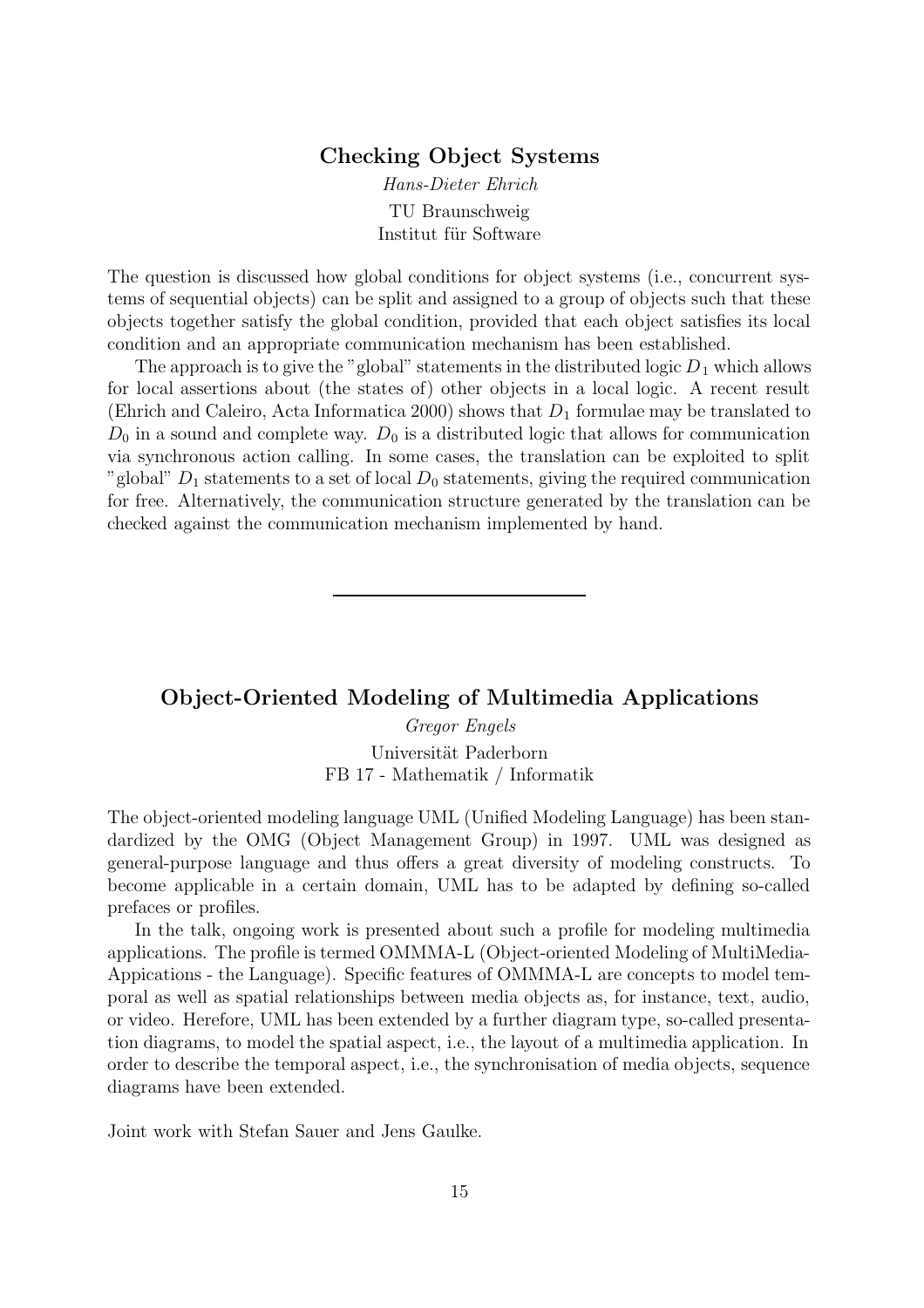## Message Sequence Charts form the Partially Monoids Point of View

Piotr Kosiuczenko Ludwig-Maximilians-Universität München Institut für Informatik

Message Sequence Charts (MSC) is a trace language for graphical specification of communication behaviour of asynchronous system components and their environment by means of message interchange. MSC posses a standard semantics based on a new process algebra. It is carefully designed, extensive, operational, but rather complicated. In my talk I have presented the relation of the standard semantics to the theory of traces and partially commutative monoids. I have proved that the MSC language is equivalent to a dependence relation extended by a set of cliques covering the relation. I have extended the standard MSC semantics by allowing synchronous actions and showed that the semantics is closely related to partially commutative monoids. The trace based semantics is in a sense bisimilar with the operational semantics. Presented trace semantics allows to apply the rich theory of partially commutative monoids with associated algorithms and tools. In particular, I have shown that compositions of consistent specifications correspond to subdirect products.

#### Media – A Model of Distributed Information Systems

Ulrike Lechner Universität St. Gallen Institut für Medien- und Kommunikationsmanagement

Media are explored as model to envision, to design and to formalize platforms for communities of collaborating human or artificial agents. Seminal to our approach are the media concept and the media reference model. The media concept envisions media as platforms of multi-agent systems and the media reference model determines the main components of a medium and guides its application, e.g., in ECommerce or Knowledge Management. The media concept is formalized to yield a media structure; the formalization of the media reference model yields media requirements. The media structure is a general framework according to which media are modelled. The media requirements capture those notions and concepts that are common to all media and their models. The formaliizatios are based on General Logic, Labelled Deductive Systems and Rewriting Logic. The goal of the formalization is to facilitate artificial agents to reason about media and to act on media autonomously in performing transactions. The goal in providing a framework of metaphors and the formalization is to facilitate human and artificial agents about media and the communities on them in a similar way, such that eventually frictionless communication and collaboration becomes feasible.

Joint work with Beat Schmid and Martina Klose.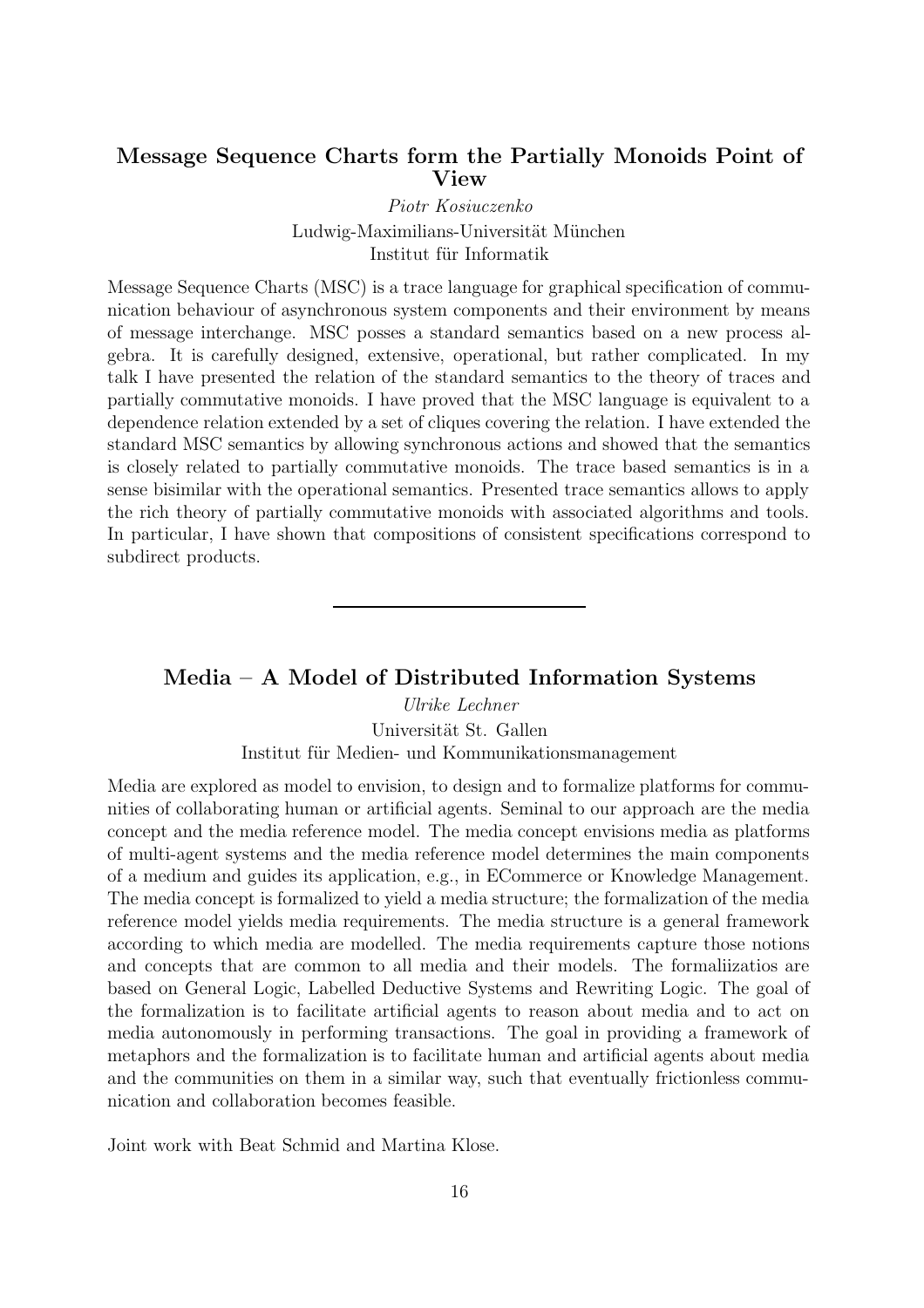#### Mobile Maude

#### José Meseguer SRI International Computer Science Laboratory

Mobile Maude is a Mobile Agent language extending the rewriting logic language Maude and supporting mobile computation. Mobile Maude uses reflection to obtain a simple and general declarative mobile language design and makes possible strong assurances of mobile agent behavior. The two key notions are *processes* and *mobile objects*. Processes are located computational environments where mobile objects can reside. Mobile objects have their own code, can move between different processes in different locations, and can communicate asynchronously with each other by means of messages. Mobile Maude's key novel characteristics include: (1) reflection as a way of endowing mobile objects with "higher-order" capabilities; (2) object-orientation and asynchronous message passing; (3) a high-performance implementation of the underlying Maude basis; (4) a simple semantics without loss in the expressive power of application code; and (5) security mechanisms supporting authentication, secure message passing, and secure object mobility. Mobile Maude has been specified and prototyped in Maude. A paper, examples, and a simulator written in Maude can be found in http://maude.csl.sri.com.

Joint work with Francisco Durán, Steven Eker, and Patrick Lincoln.

# Bisimilarity Congruences for Open Terms and Term Graphs via Tile Logic

Ugo Montanari Universit degli Studi di Pisa Dipartimento di Informatica

The definition of SOS formats ensuring that bisimilarity on closed terms is a congruence has received much attention in the last two decades. For dealing with open system specifications, the congruence is usually lifted from closed terms to open terms by instantiating the free variables in all possible ways, the only alternative considered in the literature relying on Larsen and Xinxin's context systems and Rensink's conditional transition systems. We propose a different approach based on tile logic, where both closed and open terms are managed analogously. In particular, we analyze the 'bisimilarity as congruence' property for several tile formats that accomplish different concepts of subterm sharing.

Joint work with Roberto Bruni, David de Frutos-Escrig and Narciso Marti'-Oliet.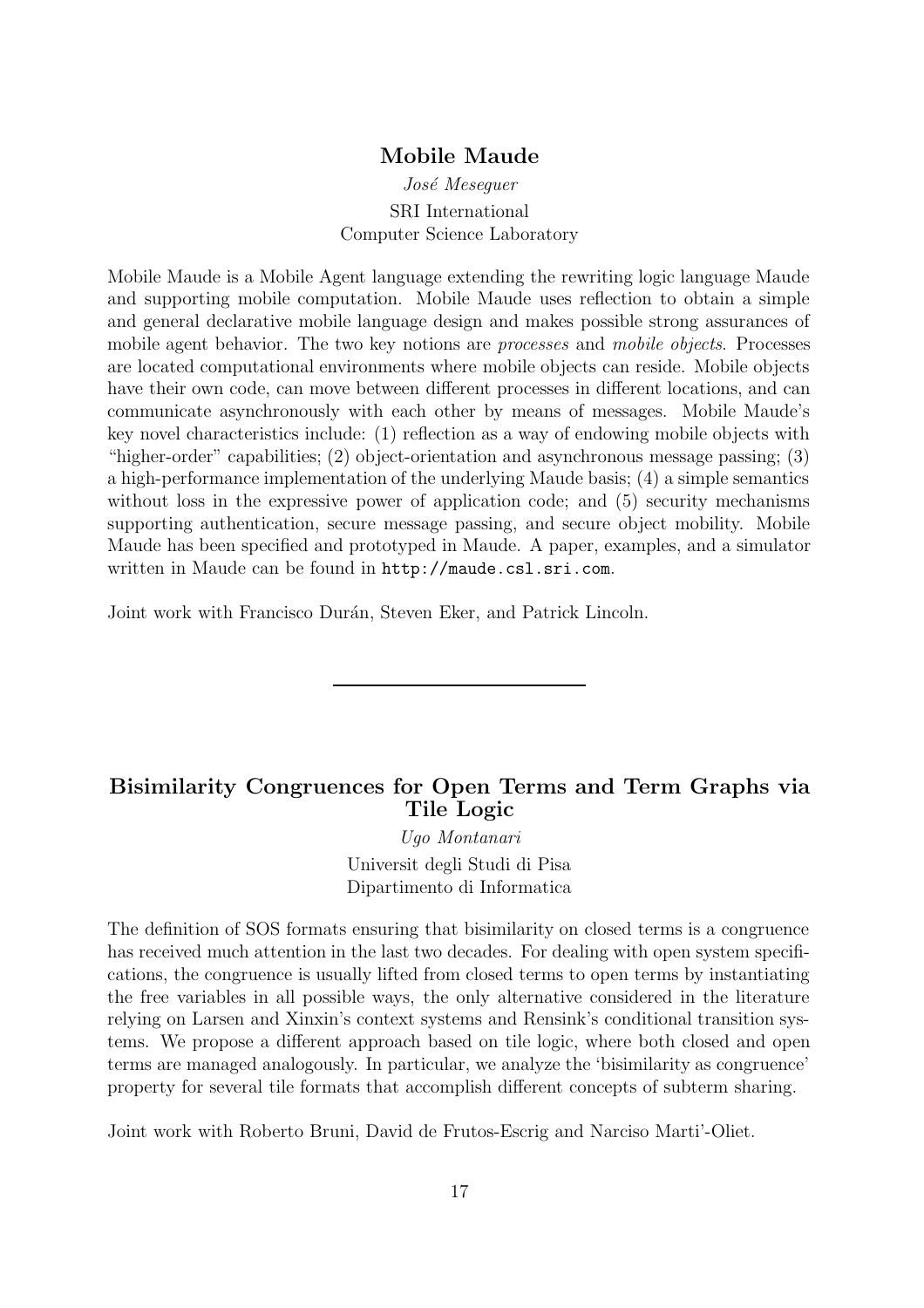#### Model Checking of Causal and Distributed Logics

Peter Niebert

Verimag-Centre Equation

Most temporal logics (LTL,CTL,...) used for specification and automatic verification refer to a "sequential" semantics (sequences of transitions, computation trees, games). The systems verified however usually exhibit a distributed and inherently parallel execution discipline.

In this talk we summerize recent developments in the area of automatic verification of logics referring to the distribution of the system. These logics refer to the causal order of events happening in a distributed system, either referring to infinite partial order executions (in the linear time framework) or to the prefix ordering of finite partial order executions. Examples of such logics include a logic of gossip and an extension of LTL by causal knowledge modalities, both of interest for the specification of distributed algorithms. Automatic verification for such logics has only recently been explored. We propose a framework based on McMillan unfoldings for this purpose and obtain algorithms elementary in the size of the verified system (but in no way efficient). In contrast, model checking for classic logics of knowledge and time are inherently non-elementary in the size of the system.

#### Dangers of the Past

Mogens Nielson BRICS University of Aarhus, DK

Applying the open map approach of Joyal, Nielson, Winskel to models with independence (like labelled elementary net systems) with pomsets as observations, results in the socalled hereditary bisimulation. This bisimulation is characterized e.g. by

- an extension of the standard two-player game for standard bisimulation, extended with backwards (past!) moves, and played on the unfolded structures.
- a logic in the form of an extension of the standard Hennessy-Milner logic with backwards (past!) modelities, interpreted over the unfolded structures.

We show that

- bisimularity ist undecidable for labelled finite elementary net systems.
- model checking with standard fix-point operators added over labelled finite elementary net systems is undecidable.

Joint work with Marcin Jurdzinski.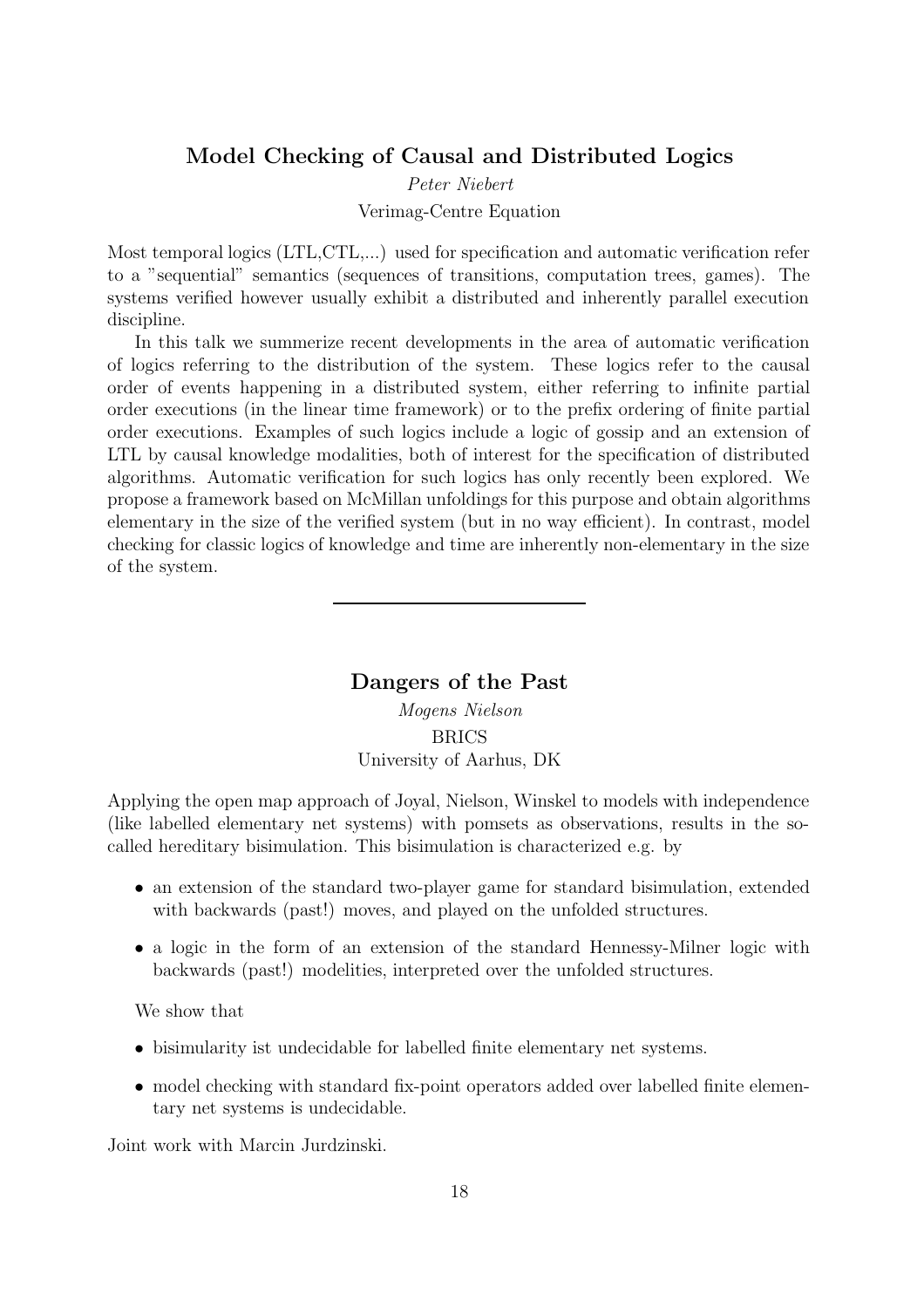#### Translation Validation for Optimizing Compilers

Amir Pnueli

#### Weizmann Institute Dept. of Appl. Mathematics & Computer Science

The ultimate goal of this work is to guarantee the correct functioning of a compiler. This goal is of particular significance in safety-critical applications and also in compilation into silicon. In both cases, it is important that whatever integrity and correctness which have been achieved on the higher (source) level is not damaged by the translation. Rather than verify the *translator* itself, we choose to verify the results of each *translation*. The advantages of this approach are:

- 1. Evolution of the translator is not frozen after verification.
- 2. It is cheaper than translator verification.
- 3. It is oblivious to the assumptions made by the compiler writers.

In a previous project: SACRES, we constructed a *code validation tool* CVT which could be invoked after every run of the code generator and confirm the correctness of the current run. Applied to a source of 2500 lines and a corresponding target of 4800 lines, it confirmed the translation in 12 minutes. The assumptions that made this possible were:

- 1. The source and target had each a single external loop with a loop-less straight line (possibly branching) codes as its body.
- 2. The compiler did not modify any of the arithmetical operations. This enabled us to replace arithmetic operations by uninterpreted functions and derive a special decision procedure to deal with the resulting verification conditions.

In the current work, we plan to extend the translation validation approach, applying it to unrestricted source programs and highly optimizing compilers. As our case study we take the TRIMARAN compiler, translating C programs into machine-specific optimized code for a parameterized architectures.

Assume a source program  $S$  and its translated target  $T$ , both presented as transition systems  $S = \langle V^S, \Theta^S, \varrho^S \rangle$  and  $T = \langle V^T, \Theta^T, \varrho^T \rangle$ . Our proof method assumes:

- 1. A *control abstraction*  $\kappa$ , mapping locations in T into locations of S.
- 2. A data abstration  $\alpha$  :  $(v_1 = E_1) \wedge ... \wedge (v_n = E_n)$ , assigning to each source state variable  $v_i \in V_i^S - {\pi}$  a target expression  $E_i$  over the target state variables.
- 3. For each basic blocks  $B_i$  and  $B_j$  in T, form the verification condition  $C_{ij}: \alpha \wedge \delta_{ij}^T \wedge \alpha' \rightarrow \delta_{\kappa(i),\kappa(j)}^S$ , where  $\delta_{ij}^T, \delta_{kl}^S$  are the data components of the respective transition relations.
- 4. Establish the validity of all generated verification conditions.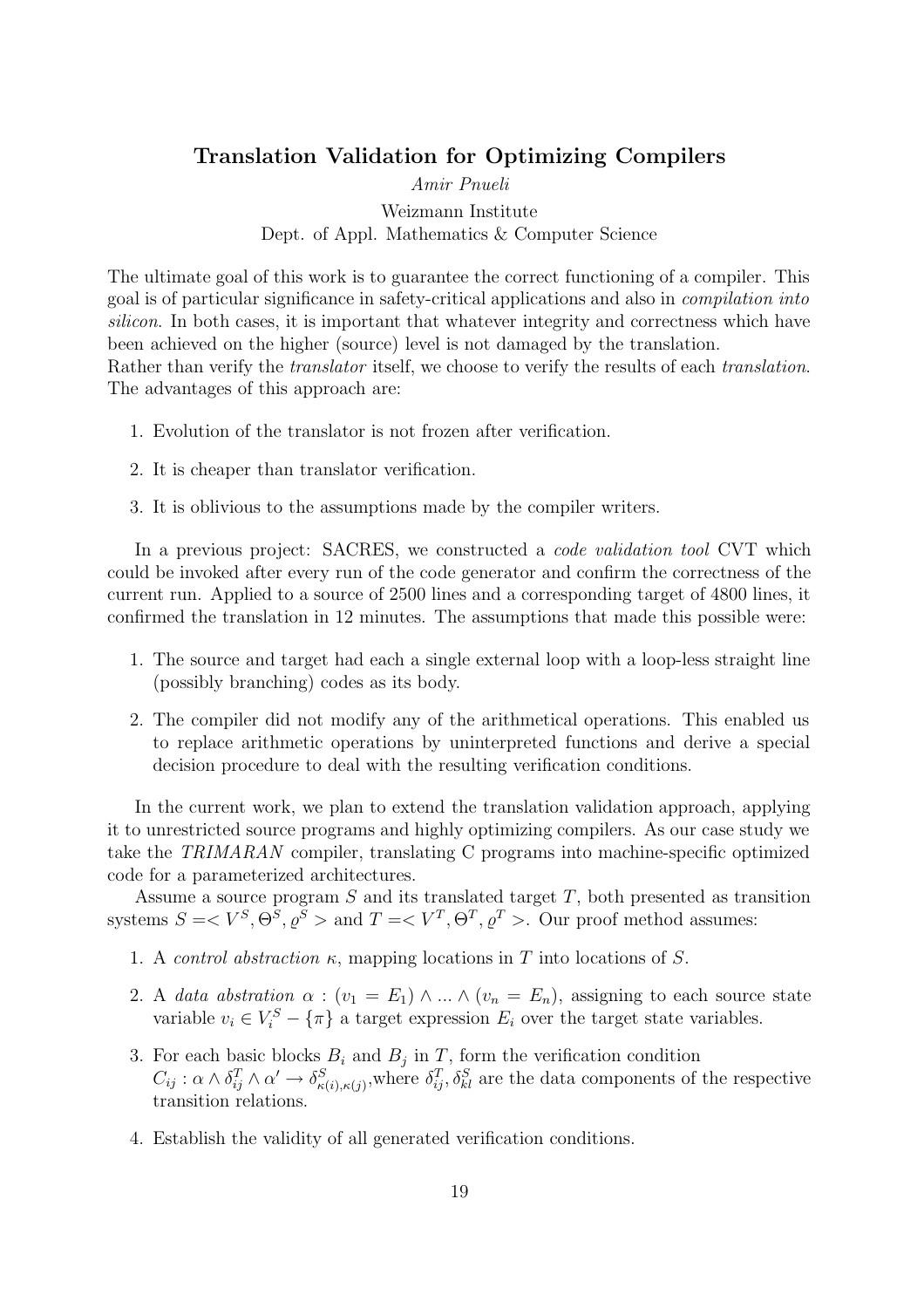It can be shown that this proof method is sound and, if completed successfully, establishes that T correctly translated S.

When we consider optimized translations, this method is not adequate. For example, an optimized translation of

 $l_0 : n = 4; l_1 : x = n + 1; l_2 : \text{could yield}$ 

 $B_0: n = 4; B_1: x = 5; B_2:$ 

The verification conditions  $C_{1,2}$  is no longer valid. The solution to this problem is to instrument the compiler to produce a code annotated by invariants. In the above example, we would like to get

 $B_0$ :  $n = 4; B_1$ :  $\{n = 4\}$   $x = 5; B_2$ .

Then , we extend the verification condition to read

 $C_{ij} : \varphi_i \wedge \alpha \wedge \varrho_{ij}^T \wedge \alpha' \rightarrow \varrho_{\kappa(i),\kappa(j)}^S \wedge \varphi_j'$ ,<br>j.

The method therefore consists of instrumentation of the compiler together with the construction of the code validation tool. In future work we hope to demonstrate the feasibility of this approach.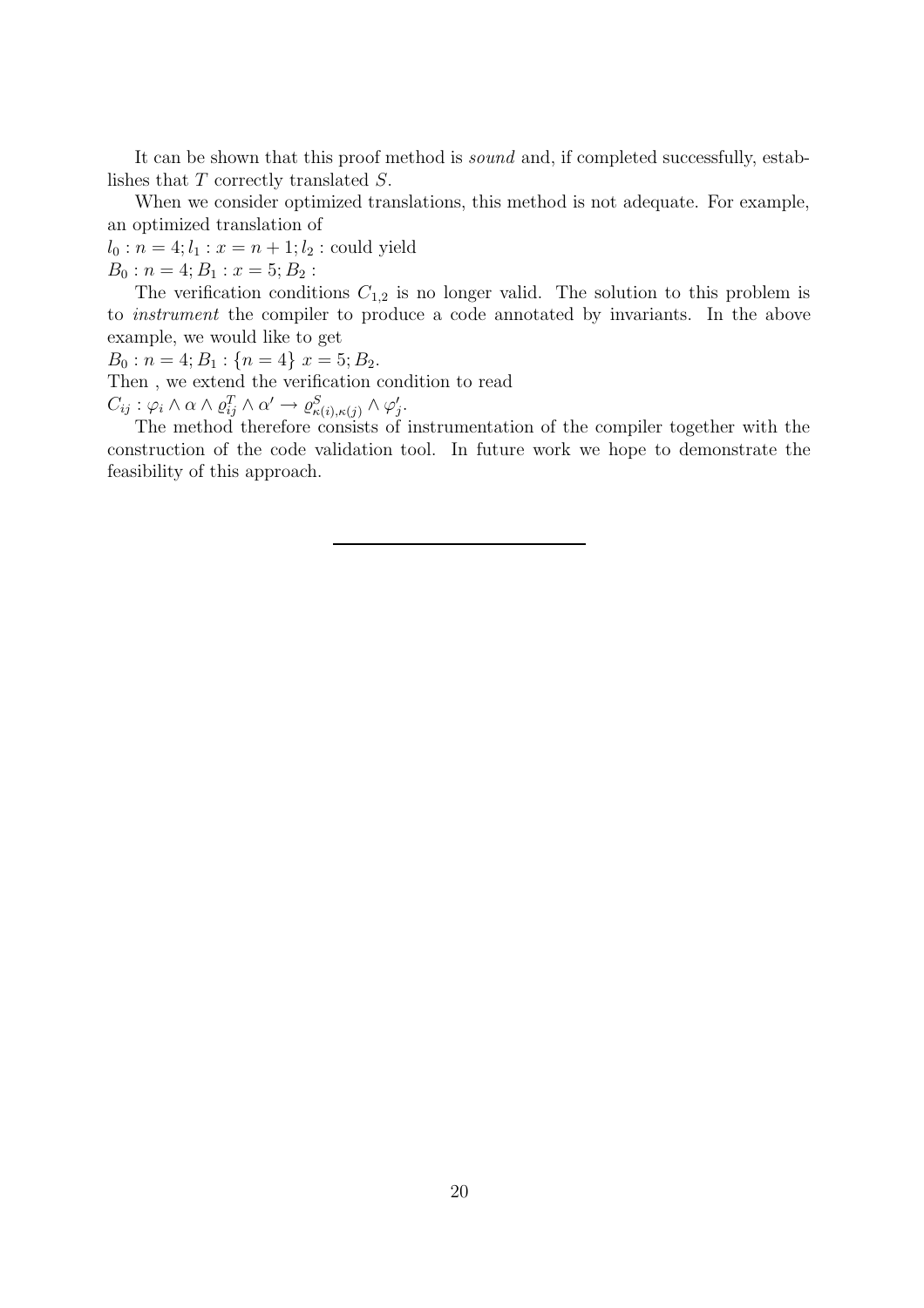# Labelled Transition Systems for Object System Behaviour

Arend Rensink Universiteit Twente Faculteit der Informatica

In this talk we consider the use of labelled transition systems for the purpose of specifying and describing the behaviour of object-based systems. Two considerations play a major role:

- The transitions and their labels should be based on the object's methods;
- Method executions should be modelled as atomic (single-step) transitions as far as possible.

Under those constraints, a single object is usually not an appropriate unit of behaviour: the effect of a method is usually not limited to the object executing it. There are basically two ways around this:

- One may model the communication with the other affected objects explicitly, at the cost of losing atomicity;
- One may take the affected objects into the model, at the cost of losing decomposability.

We consider the second approach, which we call the *closed virtual machine view*, a good basis for the specification of object system behaviour. It gives rise to transition systems which are labelled by one of the following:

- Method invocations on the side of the environment;
- Atomic method executions on the side of the system;
- Non-atomic method starts and method terminations on the side of the system.

Subsequently, we introduce a corresponding open virtual machine view, in which the system may itself invoke methods on others in the course of executing its own, and an active virtual machine view, in which the system can also undertake autonomous action (by calling other objects' methods). The latter two serve to provide a compositional model underlying the closed system view.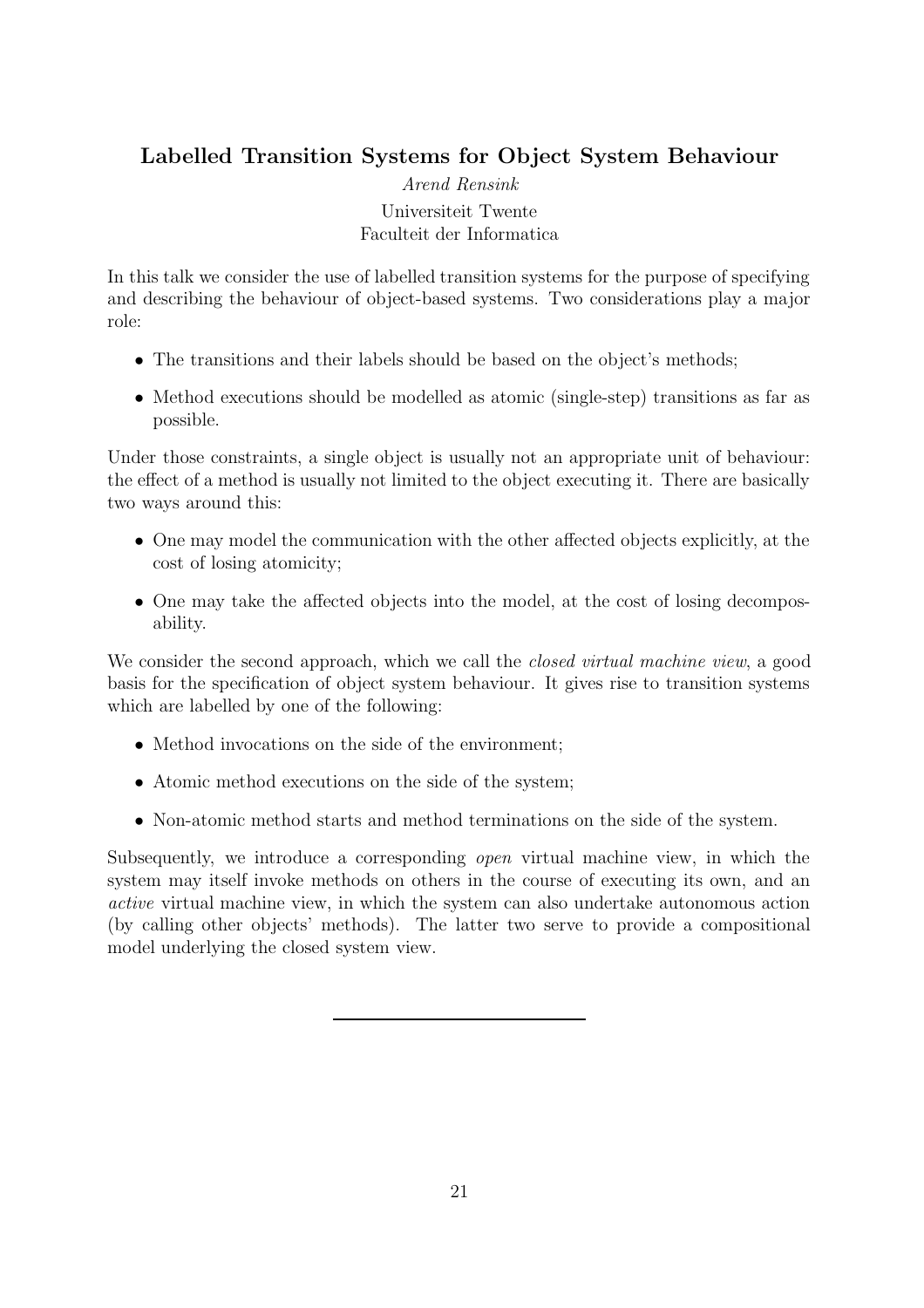# Basic Principles of the Concurrency-Verification Book

Authors: Willem-Paul de Roever, Frank de Boer, Ulrich Hannemann, Jozef Hooman, Yassine Lakhnech, Mannes Poel and Job Zwiers.

> Willem Paul de Roever Universität Kiel Inst. für Informatik und Prakt. Mathematik

1. Its aim: Formulation of provably sound+complete state-based verification methods for concurrency.

No fairness, this is left to Amir Pnueli c.s..

No problem, because 95% of the reasoning about concurrency involves invariance and termination proofs; and because intro of real-time in Vol. II covers most of the remaining need for reasoning about fairness.

- 2. Methods used:
	- Floyd's Inductive Assertion Method for partial and total correctness
	- Compositional and noncompositional formalisms
	- Hoare logics
	- Communication-closed-layers laws for partial-order-based reasoning, required for reasoning about network protocols.
- 3. manuscript version of  $+/- 1993$ :
	- Semantics
		- operational sem. of various kinds: for reasoning about transition diagrams,
		- SoS semantics for reasoning about programs (using program constructs as labels),
		- denotational semantics for compositional reasoning,
		- partial-order semantics,

which were by-and-large unrelated.

- Proof methods: e.g., a version of the Owicki&Gries method adapted to the inductive assertion framework, and another version of this proof method based on Hoare logic (the original version), which were, again, entirely unrelated.. This resulted in a lot of redundancy/unnecessary overhead in soundness proofs.
- Conclusion
	- Too many unconnected heterogeneous parts.
	- Try to find a uniform basis for concurrent program proving.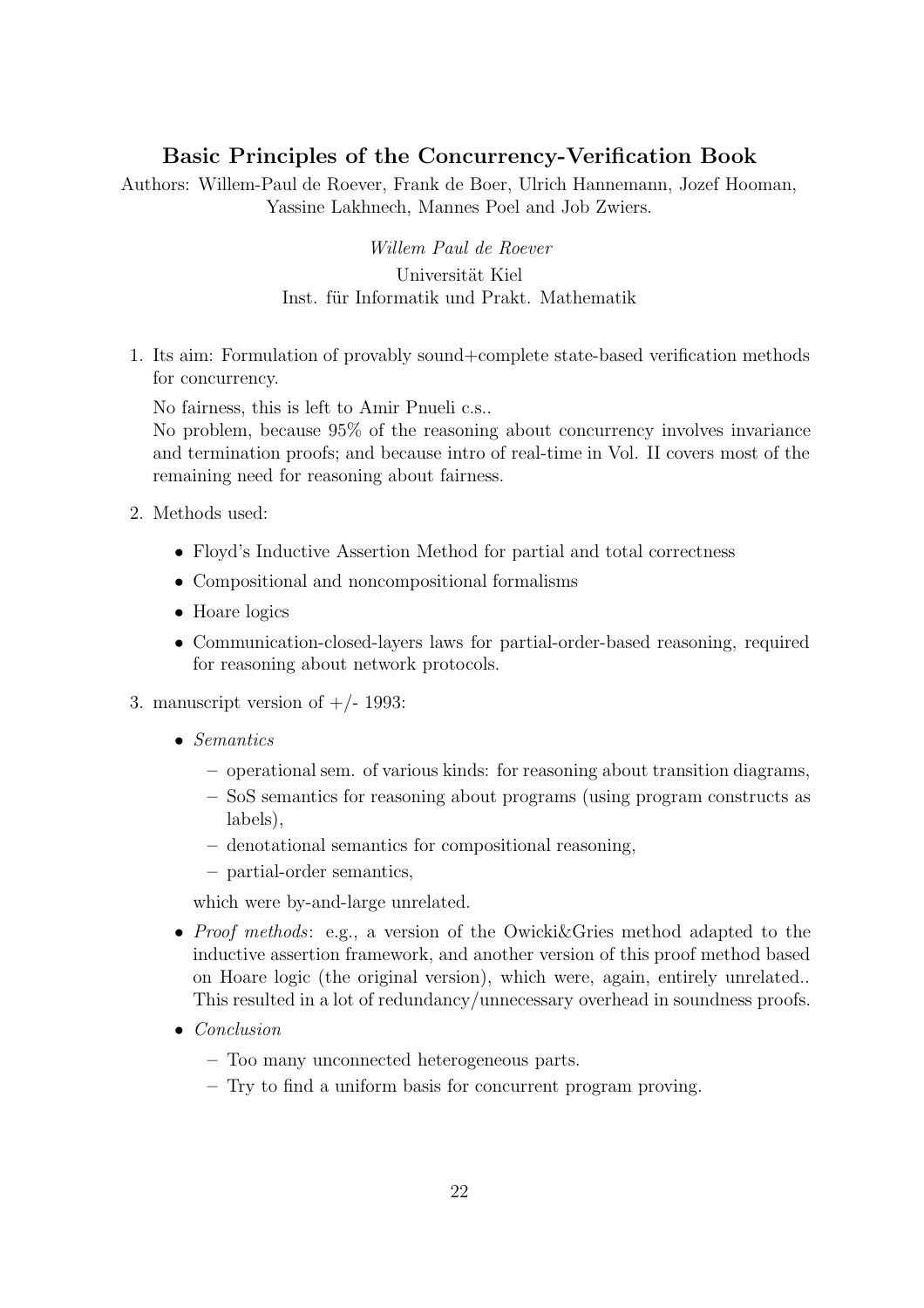- 4. As uniform basis we choose:
	- Inductive assertion method applied to transition diagrams.
	- Compositionality as leading paradigm.
- 5. Uniform basis (1): So the iam. became more important.
	- Advantage: soundness and completeness proofs for the iam rather simple.
	- Disadvantage: iam is noncompositional. However, in 1994 Frank de Boer extended the iam to (semantically-based) compositional reasoning about concurrency by integrating Hoare-style rules within the iam, which overcame that obstacle.
	- Compositionality is now introduced when proving completeness of the noncompositional Owicki&Gries and Apt,Francez&de Roever proof methods, by basing these proofs on compositional semantics for shared-variable concurrency and message passing (e.g., reactive sequences, reactive-event sequences, traces, Aczel traces etc., all introduced through simple SoS-like rules).
	- In Hoare Logic, the meaning of syntactically-formulated program constructs now defined by the meaning of their associated transition diagrams, and proof outlines as syntactic abbreviations of inductive assertion networks.
	- As a consequence soundness and completeness proofs for Hoare logic are now reduced to those for the iam, using Cook-style expressability results.
- 6. Uniform basis (2): No partial-order semantics introduced.

Instead we introduce a past-time fragment (TTL) of linear-time TL to formulate precedences among actions. And these precedences are then used to define communication-closed layers used in the formulation of CCL laws.

- 7. Uniform basis (3): Compositionality as a leading theme:
	- Compositionality applies to top-down reasoning.
	- Modularity applies to bottom-up reasoning.

Both are equally important in practice.

However, by a result of [Zwiers 89],

 $Modularity = Compositionality + Adaptation$ 

so compositionality remains the central concept. Answer to Lamport's critique of compositionality:

- He applies the concept in his own papers without explicitly defining it.
- The fact that correctness proofs do not always break up naturally into parts for syntactically separate processes is covered by introducing CCL laws (needed for giving correctness proofs for network protocols).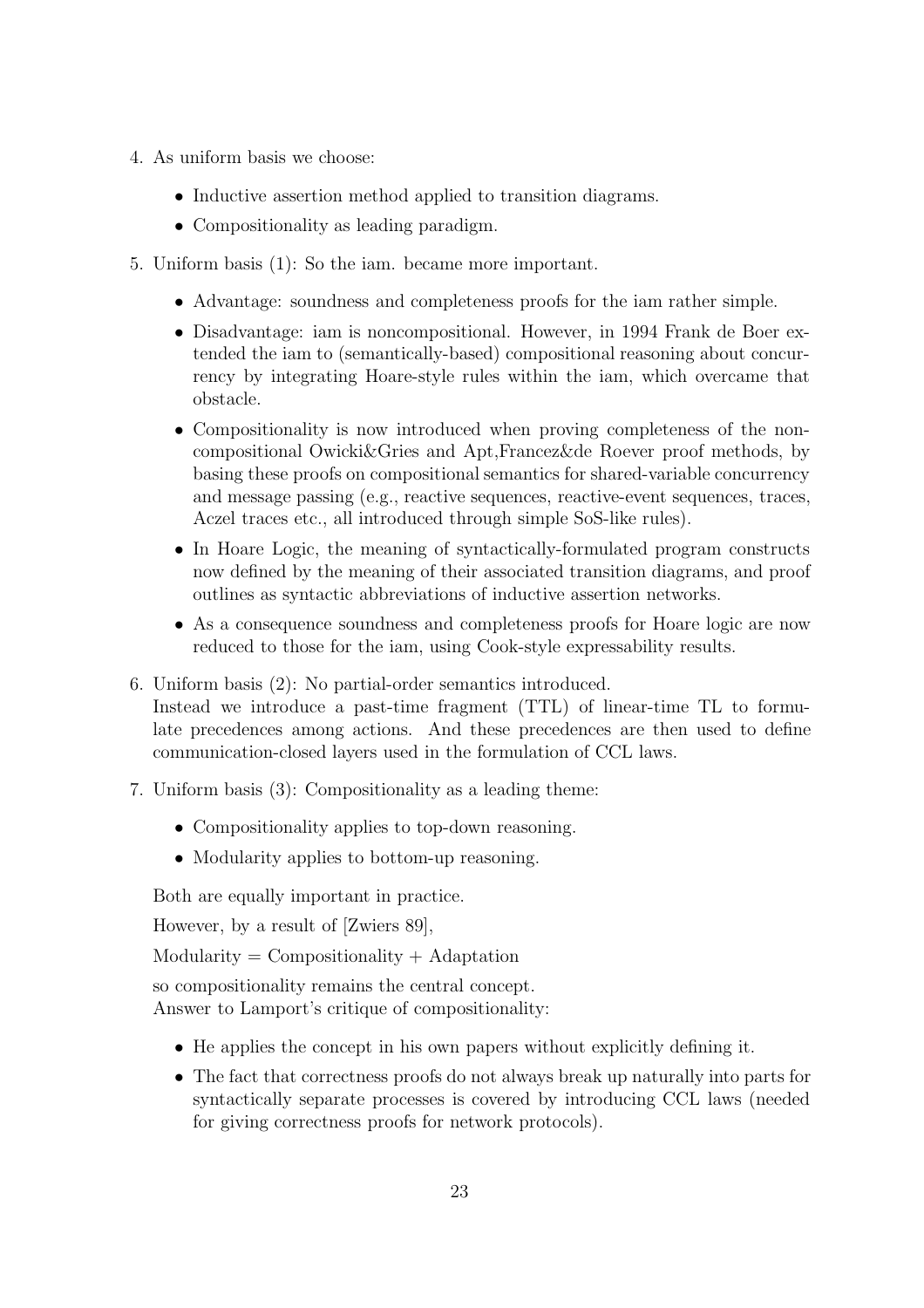8. Assume-Guarantee paradigm:

Compositional proof methods are mainly Assume-Guarantee frameworks for reasoning about open systems:

- A/C (Misra&Chandy81) for synchronous communication, and
- $R/G$  (Jones81/83, Starke85) for shared-variable concurrency.

Problems:

- No satisfactory completeness proofs published for R/G (and no complete A-G rules as yet available for TL-based specs!).
- A semantic analysis revealed that such proofs CANNOT be reduced to completeness of the Owicki&Gries method, contrary to prevailing published opinion, because their underlying semantics are different (reactive sequences for O&G, Aczel traces for  $R/G$ ). This took us one year to repair (thesis Ulrich Hannemann/ paper by de Boer,Hannemann

 $&$  deR in FM'99).

- 9. All A/G paradigms in the book are now formulated in a semantic setting of:
	- So-called concurrent systems which are composed from transition diagrams (as atoms) using ";" and " $//$ " as operations.
	- Their proofs have a similar structure, using the new concept of A-G-inductive assertion networks for proving transition diagrams compositionally correct, and Hoare-style proofrules for reasoning compositionally about ";" and " $//$ ".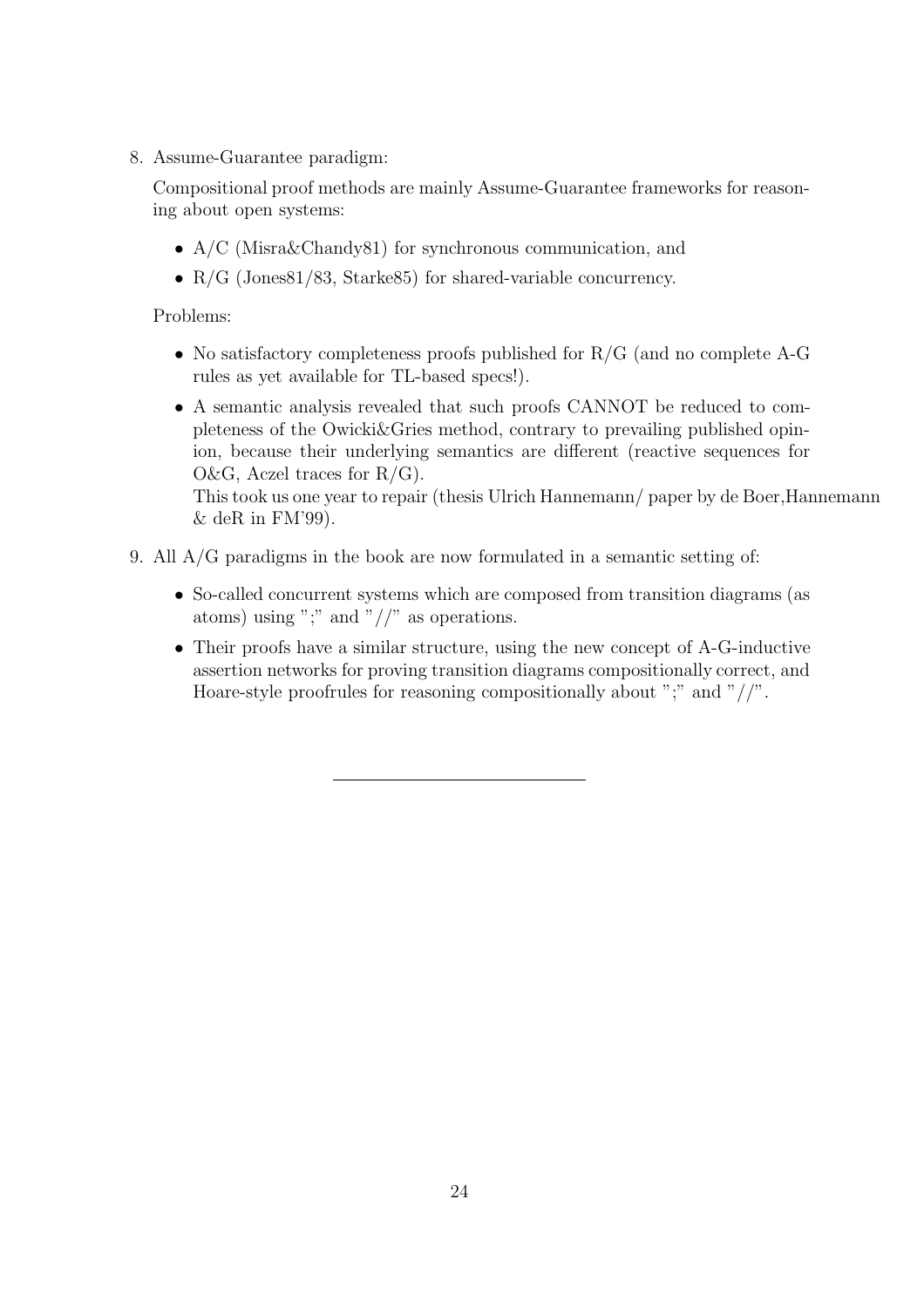# Modeling, Verification and Analysis of Networks of Real-Time Systems

#### Jürgen Ruf

#### Universität Tübingen Wilhelm-Schickard-Institut für Informatik

In this talk I present a new modeling formalism that is well suited for modeling real-time systems in different application areas and on various levels of abstraction. These I/Ointerval structures extend interval structures by a new communication method, where input sensitive transitions are introduced. The transitions can be labeled with time intervals as well as with communication variables. For interval structures, efficient model checking and analysis techniques based on MTBDDs exist. Thus, after composing networks of I/O-interval structures, efficient model checking and analysis of interval structures is applicable. The usefulness of the new approach is demonstrated by various real-world case studies, including experimental results.

# Evolving Object Specifications for Adaptable Systems

Gunter Saake Universität Magdeburg Institut für Technische und Betriebliche Informationssysteme

Information systems build the information infrastructure of modern companies and organizations. Information system objects tend to have a very long lifespan - in many cases longer than the lifetime of the corresponding management software. Therefore, information system objects are subject to frequently occurring modifications of behaviour rules. The talk discusses a proposal for extending object specification techniques (based on the TROLL language) with capabilities to supporting evolving behaviour descriptions. The semantics of these added language constructs can be expressed using an extended temporal logic framework. Alternatively, an operational semantics based on concurrent term rewriting using reflection capabilities seems to be feasible.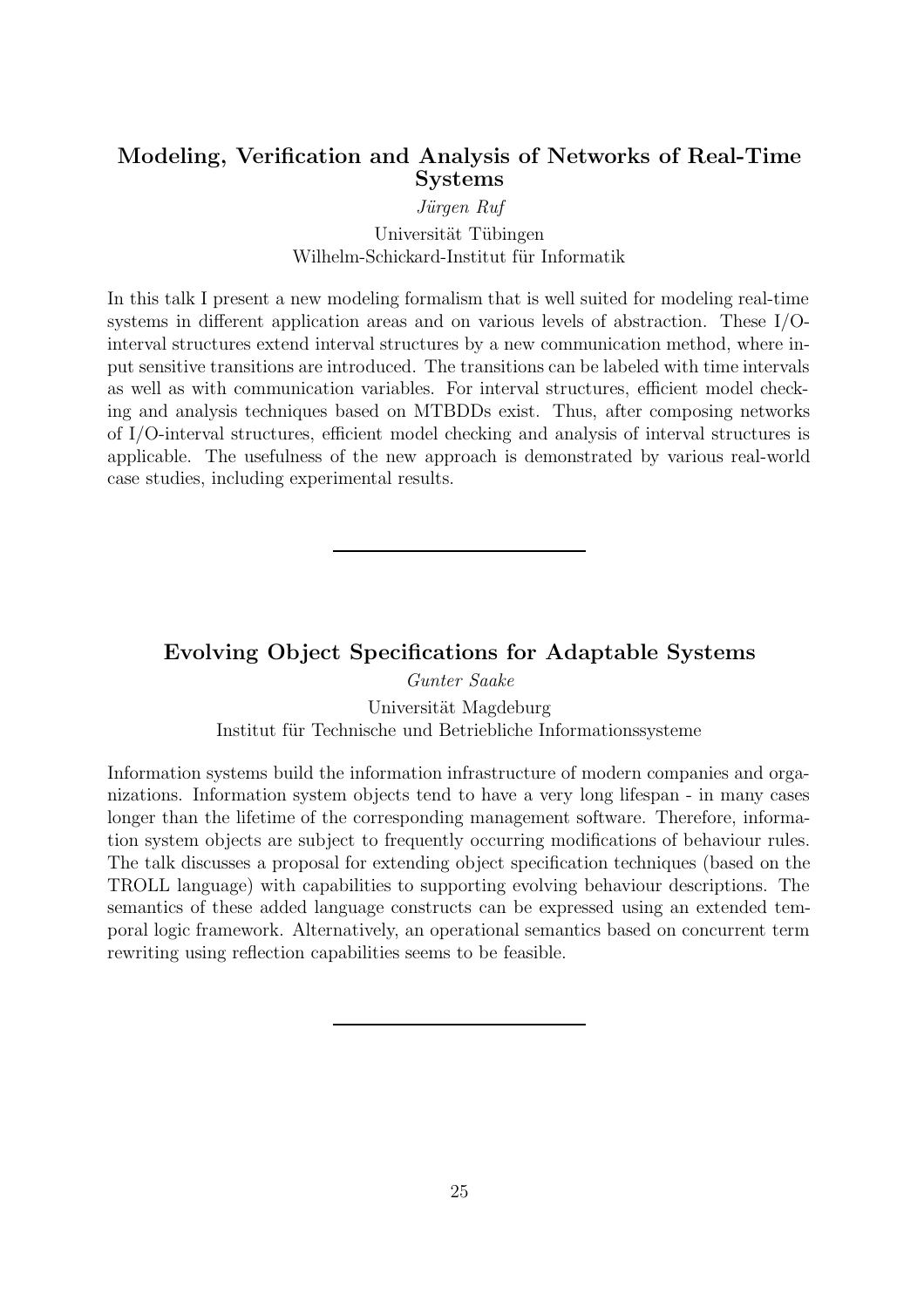## Formal Modeling of Operating Systems Concepts – A Methodical Approach

Katharina Spies TU München Institut für Informatik

To support a systematic approach formal methods like Focus must offer a formal framework for topdown-development of distributed, reactive systems. Focus provides a method "in the large", including special semantics, description techniques and a refinement concept based on message streams.

Formal system development usually starts with a precise representation of the abstract, often informal system requirements. Because of its criticality for further development this first specification must be thoroughly defined. Therefore Focus offers methodical support "in the small": hints and guidelines for constructing formally correct descriptions using special techniques and for systematic modeling in application fields. We present such a methodical approach "in the small" applied to the modeling of operating systems concepts.

Operating systems, seen as ressource manager of a computer system, are modeled as a complex system with lots of interacting components. The consequent use of specially defined specification schemes (translating textual schemes into Focus-formula) leads to formal specifications in a uniform presentation with fixed notation. Further methodical guidelines show how systems can be developed by stepwise adding further behaviour and functioning to the starting core specification. This incremental specification development of an abstract operating system starts with core functioning (scheduler/process management) and leads through virtual memory and interprocess communication to a system with the possibility to create and terminate processes. Using this systematic development approach already defined specifications are extended, adjusted or completely retained.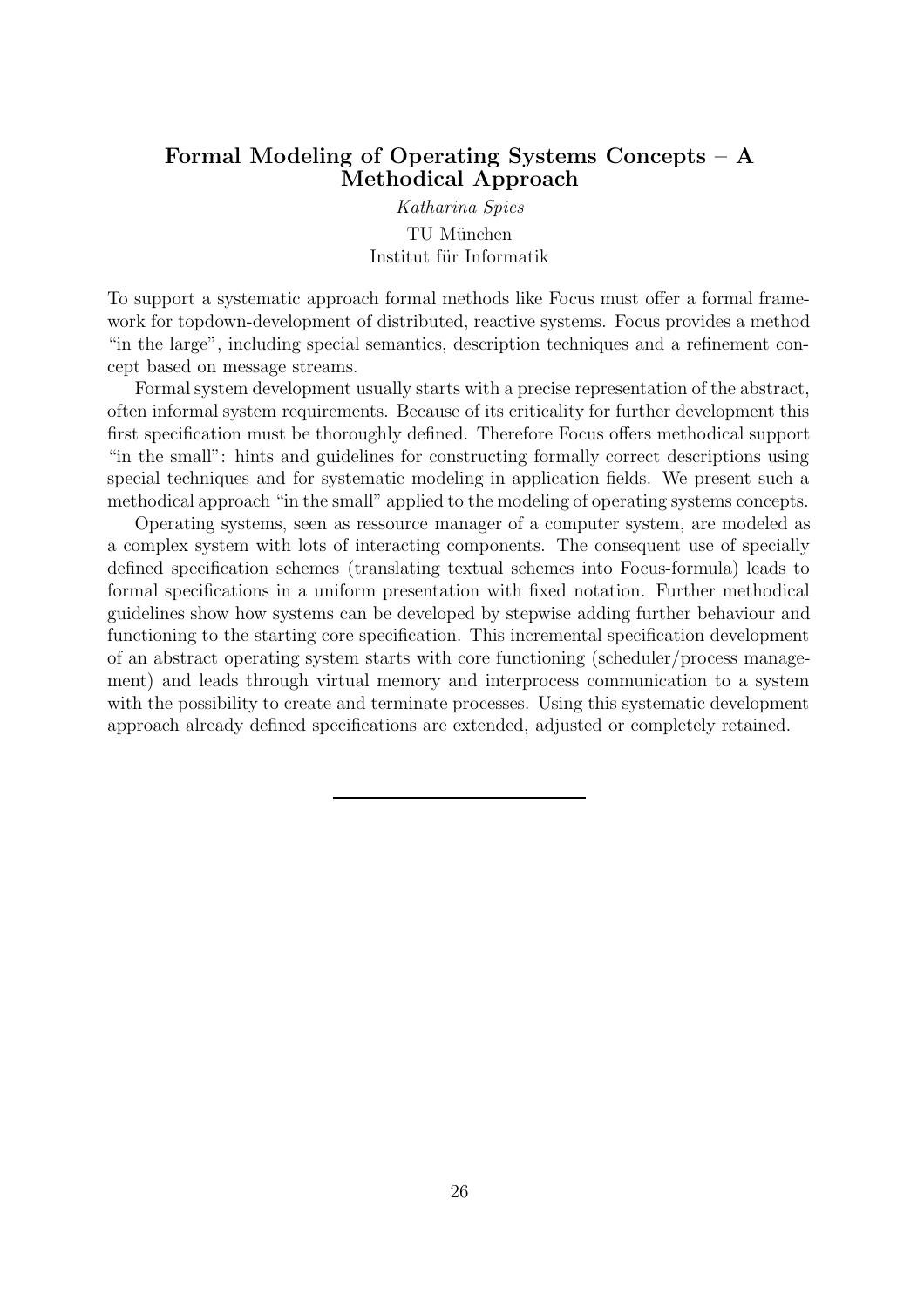# Specification and Development of Information Services for the Internet Cable Nets

Bernhard Thalheim Brandenburg University of Technology at Cottbus Institut für Informatik

Internet Service Sites are under development everywhere; thus making the internet more and more chaotic and unusable. In order to develop sites which are easy to use in an intuitive manner (we call it grandmother-usability), which support the user during solutions of tasks and which are consistent with the intentions and requirements of the owner of the site, we use the codesign approach based on the abstraction layer strategy model. Thus site development is based on consistent development of structure, behavior and interaction. The codesign framework is extended for information-intensive internet sites to codesign of structures, functionality (with corresponding integrity constraints), generalized views (so-called information units) and dialogues. The abstraction layer model has been developed in order to support specification of applications on different abstraction and in different granularity in a consistent manner. Abstraction layers are: motivation layer, requirements analysis layer, business user layer. The theory behind the abstraction layer approach to codesign of information-intensive internet and cable net information service sites is:

- extended ER models (for specification of structure and functionality with corresponding integrity constraints and for specification of generalized views),
- deontic predicate logic (for specification of semantics),
- dialogue objects (for specification of stories, scenarios and scripts),
- process algebra (for computation).
- interaction machines (for computation of interaction),
- intentional logics (for weak semantics of stories),
- tuple space algebra (for presentation objects).

This methodological and theoretical background has enabled us in consistent and wellbased development and implementation of internet and cable net information services. The overall size of service for 18 towns and 5 regions is estimated by about 25.000 internet pages. The services are easy to maintain and are displayed simultaneously through internet on one side and through the fiber cable net of the Cottbus area to TV on the basis of videotext and information service based on set-top box technology on the other side.